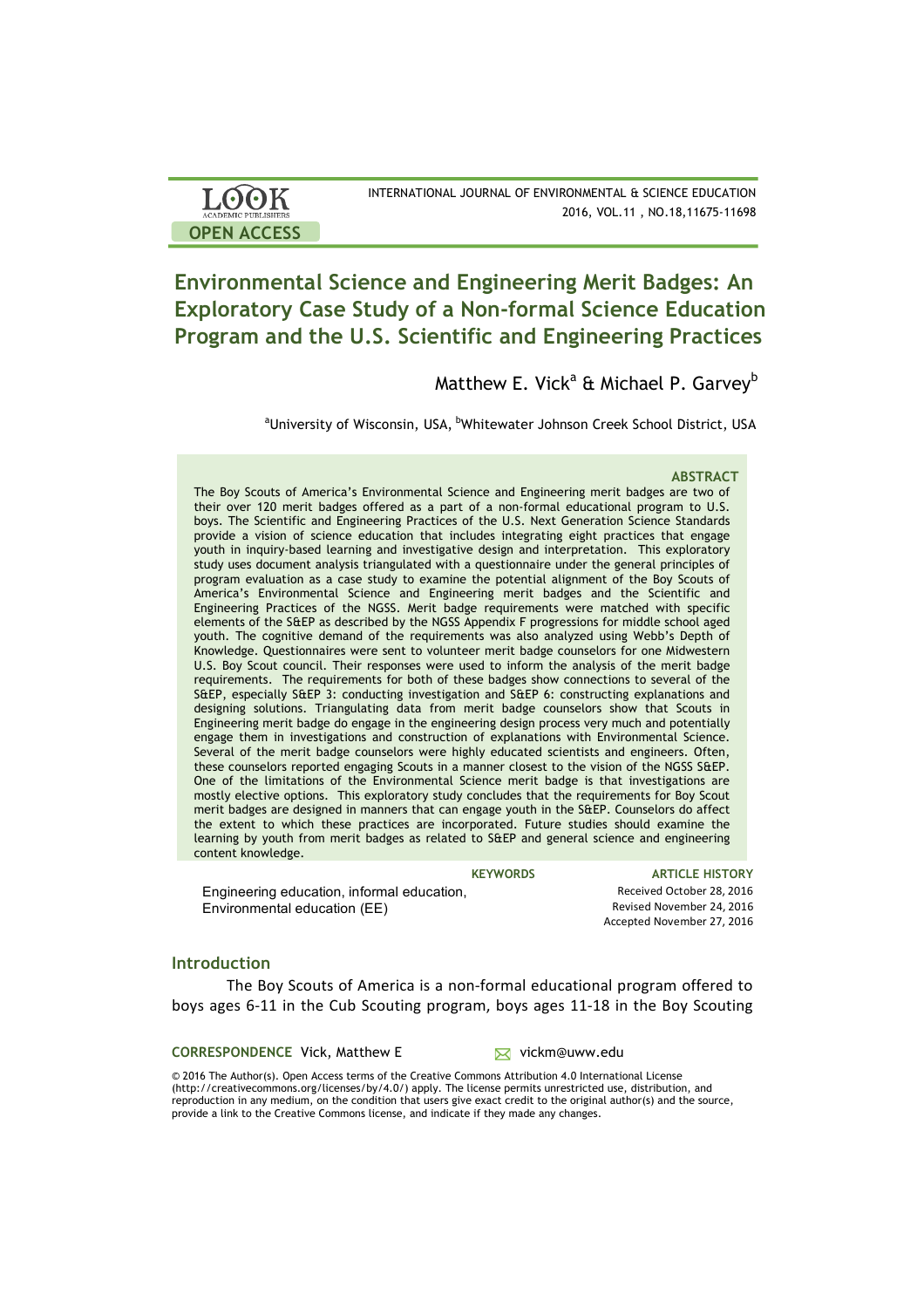program, and both young men and women ages 14-21 in the Venturing program. The Boy Scouting program offers an advancement program that is self-paced by boys. Many of the requirements relate to environmental stewardship and education. The highest rank in Scouting is that of Eagle Scout. A major portion of the upper level advancement program involves boys earning merit badges that have requirements set by the national organization. These merit badges can also be earned out of general interest by boys even if earning the rank of Eagle Scout is not a goal. One requirement to earn Eagle Scout is to either earn the Environmental Science or Sustainability merit badges. There are also many other science and engineering merit badges such as Bird Study, Welding, Soil and Water Conservation, and Engineering. This study will analyze the connection between the Environmental Science and Engineering merit badges and the Scientific and Engineering Practices of the Next Generation Science Standards (NGSS).

### **LITERATURE REVIEW**

Informal science education is defined by the National Academy of Sciences as "learner-motivated, guided by learner interests, voluntary, personal, ongoing, contextually relevant, collaborative, nonlinear, and openended (Falk and Dierking, 2000; Griffin, 1998 as cited by NAS, 2013). A variety of studies have found evidence for different impacts due to informal science education: improving interest, confidence, and engagement with science (Ferreira, 2001; Hofstein & Rosenfeld, 1996; Krapp & Prenzel, 2011; Ramey-Gassert, Walberg, & Walberg, 1994; Rennie & McClafferty, 1995; Tran, 2011), increasing knowledge about the nature of science as a way of knowing by Native American communities (Bang & Medin, 2010), and a general value for interactivity and "hands on" experiences (Falk et al, 2004).

Attitudes have been found to be more important than achievement for middle school youth to engage in science and technical career goals (Tai et al, 2006). Positive findings between engagement in an informal science education programs and attitudes by minority youth (Bouzo, 2012; Rahm & Ash, 2008). Interactive displays were found to increase interest in science with some knowledge gains by elementary aged youth and interest gains by middle school youth (Sample McMeeking et al, 2016). Overall, the assessment of learning by participants through informal science education has lacking in part because of the variety of informal settings and environments such as museums, traveling displays, camps, zoos, etc. (Allen et al., 2007; Falk & Dierking, 2000; Martin, 2004). Other studies also conclude that enthusiasm and interest in informal science education can be related to learning (Jolly, Campbell, & Perlman, 2004; Renninger, Hidi, & Krapp, 2014; Singh, Granville, & Dika, 2002). Boy Scouting's merit badge program attempts to engage middle school boys in science and technical career goals through many of its merit badges. It seeks to both create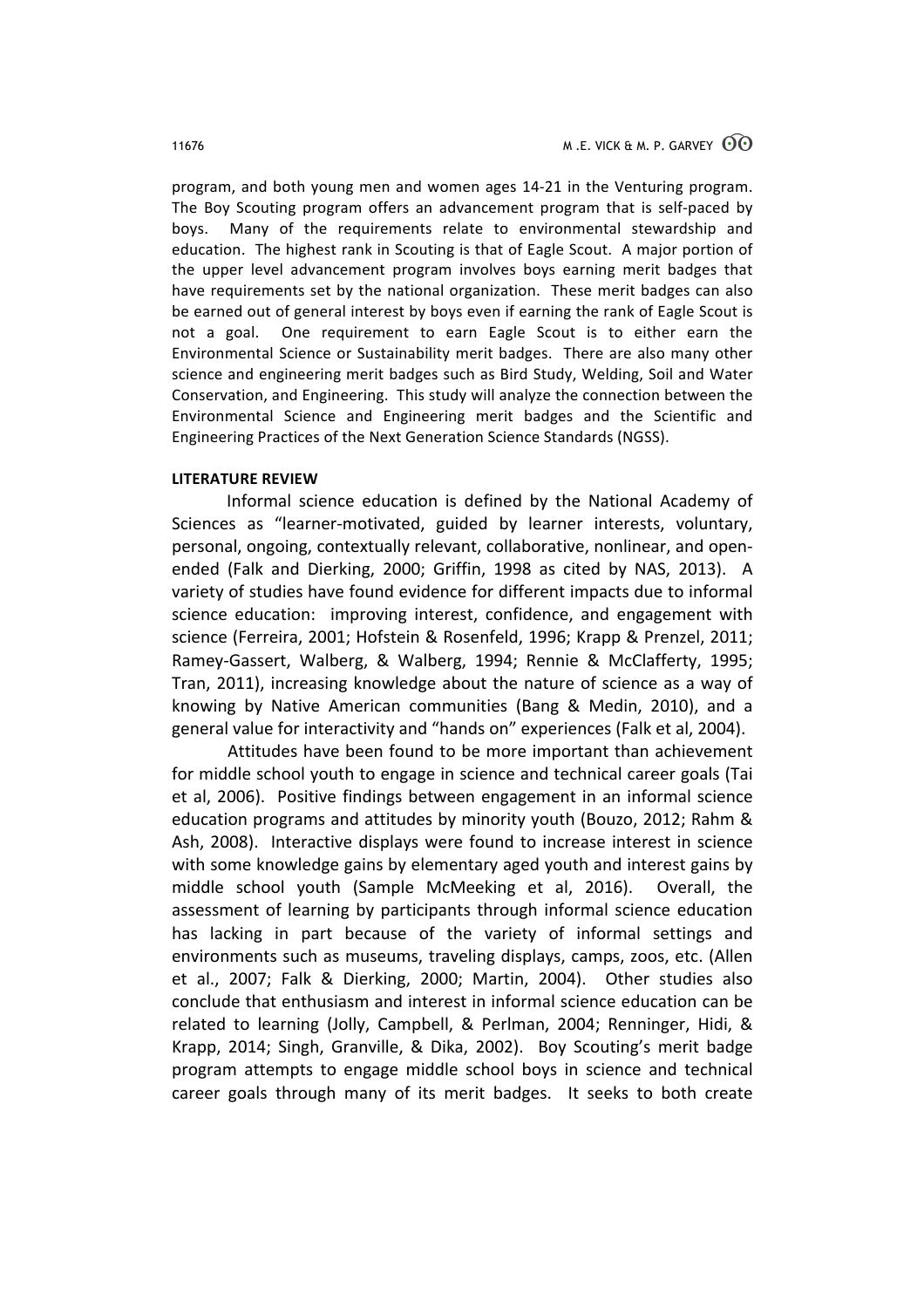enthusiasm for these topics and also to lead to learning. Direct assessment of the effectiveness of learning by merit badges is also an unstudied area, as with other forms of informal education.

Riedinger (2015) investigated how an informal science education camp affected the identify of young people. She found that their perceptions of self in science were affected by both school science and informal camp norms, rules, and ways of being. Due to the lack of formal assessment and differences in science discourse, youth renegotiated their normal power and social identities in the camp setting. Boy Scout merit badges are often earned as a part of a summer camp program. Summer camp staff are typically college-aged youth rather than a science or engineering professional that would counsel the badge in other environments. A local Boy Scout council hires these staff members. Environmental science is often taught by the Nature or Ecology/Conservation Director (who is often over 18 years of age and majoring in a scientific or educational field). This director typically also attends a weeklong certifying experience by the Boy Scouts of America called "National Camping School" which also provides background for teaching this merit badge. Engineering merit badge is not offered as extensively at summer camps.

The Scouting program can be identified as an informal learning environment due to several factors: (1) Scouts choose merit badges based upon their own learner interests at the time of their choosing, (2) the merit badge work often has requirements that situate the topic in the boy's own life, and (3) the merit badge program is based upon a method of positive adult association which offers the boy the opportunity to collaborate with an adult mentor with a hobby or professional interest in the field. These adult mentors register with a local Boy Scout council. This process includes indicating how ones hobbies or profession give the person the ability to counsel a specific badge. A local advancement committee of volunteers approves these applications. The specification for expertise is that a person "be recognized as having the skills and education in the merit badge subjects covered and hold any required qualifications and training as outlined in the Guide to Safe Scouting or the Guide to Advancement-or use others so qualified (BSA, 2013)." Environmental science and engineering merit badges have no additional qualifications listed in those guides.

Scouting also has features that are not aligned with information education such as its extrinsically motivating advancement program (merit badges and ranks). Additionally, while merit badges can be earned at any time between the ages of 11 and 18, certain topics are guided by extrinsic motivation rather than learner interests by their inclusion on the required merit badge list for the rank of Eagle Scout. Environmental Science is one such merit badge and is thus taken by many Scouts out of a desire for advancement rather than personal learning. Scouting also has authority figures (adult volunteer leaders) that set it apart from much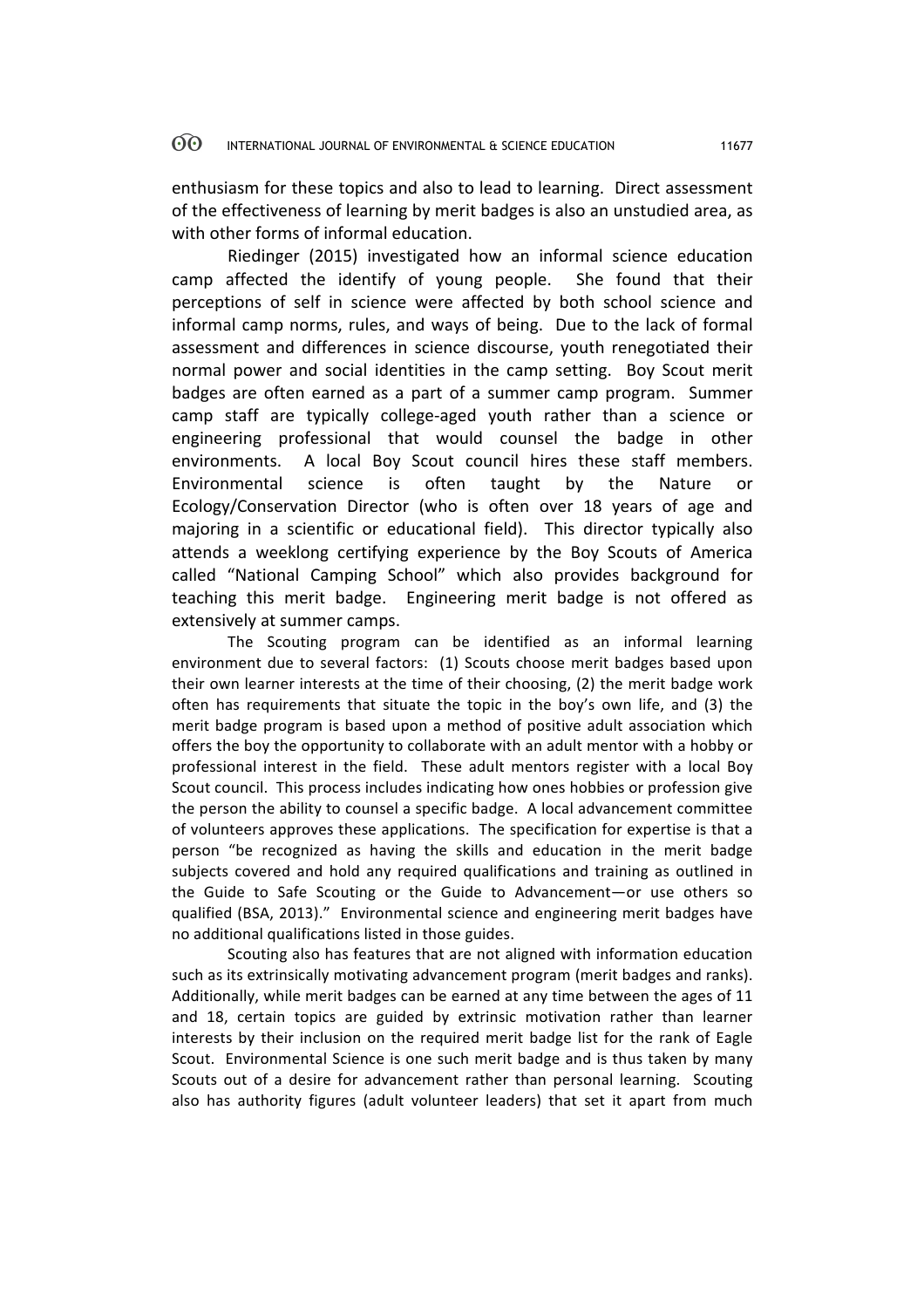other informal education. For this reason, Scouting can be considered to be "nonformal" education (Haim, 2007) because it is in a space between formal, schoolbased education and the more non-linear, non-directed informal education of museums, family trips, and natural environments.

Scouting's merit badge program connects with many of the conclusions of the National Academies of Sciences (NRC, 2013). Conclusion 1 stated that "Across the life span, from infancy to late adulthood, individuals learn about the natural world and develop important skills for science learning (p.292)." Scouting addresses this by providing programming from ages 6-21. The Boy Scouting program specifically addresses this through its merit badge program for ages 11-18 which permit boys to select science, technology, or engineering badges such as Mammal Study, Automotive Maintenance, or Veterinary Medicine at any point, and in any order, through their teen years.

Conclusion 2 states that "A great deal of science learning, often unacknowledged, takes place outside school in informal environments—including everyday activity, designed spaces, and programs—as individuals navigate across a range of social settings (p.293)." Scouting takes place in the natural world on hikes, camping trips, and excursions; in museums and informal learning environments through merit badge clinics hosted by staff or trips designed by volunteer leaders; and in homes through individual merit badge counseling sessions with a boy or group of boys and a volunteer merit badge counselor who is an expert on the topic.

Conclusion 3 sates in part that "Learning science in informal environments involves... learning science practices... Informal environments can be particularly important for developing and validating learners' positive science-specific interests, skills, emotions, and identities (p.294)." This study seeks to explore the learning about science practices as defined by the Scientific and Engineering Practices (S&EP) from the NGSS (NGSS Lead States, 2013).

Conclusion 11 builds upon this momentum by stating that "...mentors play critical roles in supporting science learning  $(p.302)$ ." Volunteer merit badge counselors play this mentoring role for Boy Scouts. Conclusion 12 connects with Scouting in that it states that "Programs for school-age children and youth... are a significant, widespread, and growing phenomenon in which an increasing emphasis is placed on science." Science, technology, engineering, and mathematics (STEM) have become a focus for the Boy Scouting program since it recently introduced a STEM specific program for Cub Scouts, Boy Scouts, and Venturers called the Nova and Supernova Awards program (www.scouting.org/STEM). For the Boy Scouts, part of earning some of these awards involves electing to earn Environmental Science or Engineering merit badges. Finally, this study is a partial response to Recommendation 5 that "Researchers… should broaden opportunities for publication of peer-reviewed research and evaluation (p.309)." Scouting continues to be a poorly-researched science education program (Jarman, 2005). While not directly related to informal STEM education, Polson et al (2013) found that men who were highly involved with the Boy Scouts were more likely to be active in their community than those who were never Scouts or were minimally involved. Scouting was concluded to foster behaviors that build social capital and civic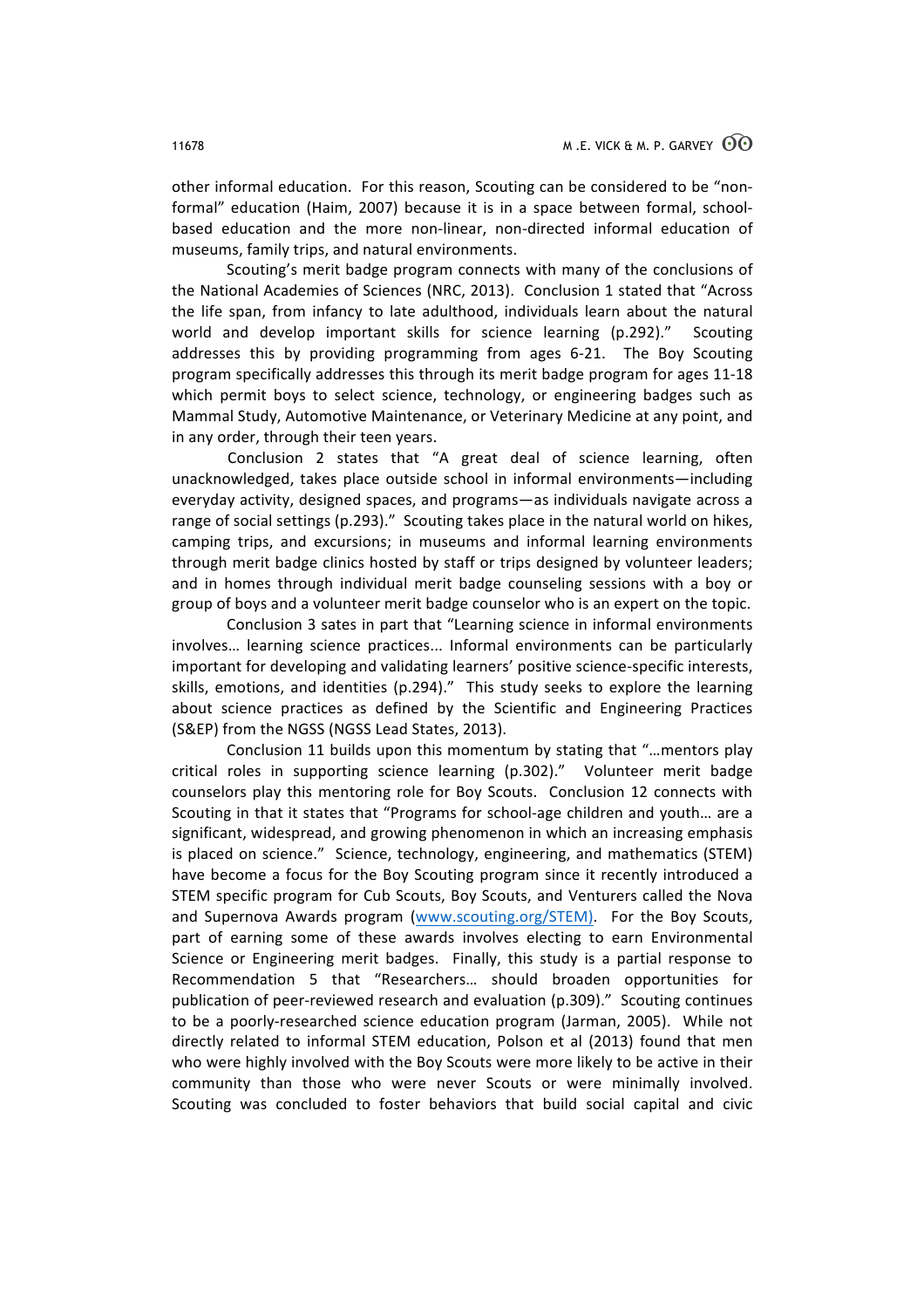engagement. This relates to the findings of a nationwide, randomized sample of men was conducted by the Gallup Organization and analyzed by Jang, Johnson, and Kim (2012). They found that Eagle Scouts are 89% more likely than other Scouts and 92% more likely than non-Scouts to be active in a groups that are organized to protect the environment. Eagle Scouts are also 38% more likely to avoid using products that harm the environment than all Scouts and 31% more likely than men who have never been Scouts. Finally, Eagle Scouts are 75% more likely than other Scouts to report trying to reduce household water consumption than all Scouts, however there was not a statistically significant difference with non-Scouts. These two studies show that Scouting can be associated with positive outcomes related to involvement with environmental issues. These survey results show the promise of the effect of learning from the informal Scouting program in terms of attitudes and behaviors. This study seeks to further help to fill this gap by researching how two STEM-based merit badges connect with the formal NGSS vision of learning about scientific and engineering practices through its non-formal program.

### **CONCEPTUAL FRAMEWORK**

The Scientific and Engineering Practices (S&EP) found in the NGSS were developed by the document *A Science Framework for K-12 Science Education* (NRC, 2012). They stated that they used the term "practices" rather than previous terms such as "science processes" or "inquiry" in order to "emphasize that engaging in scientific investigation requires not only skill but also knowledge that is specific to each practice (NRC Framework, 2012, p.30). The eight S&EP are listed in Table 1.

## Table 1

- 1. Asking questions (for science) and defining problems (for engineering)
- 2. Developing and using models
- 3. Planning and carrying out investigations
- 4. Analyzing and interpreting data
- 5. Using mathematics and computational thinking
- 6. Constructing explanations (for science) and designing solutions (for engineering)
- 7. Engaging in argument from evidence
- 8. Obtaining, evaluating, and communicating information

These eight practices are further developed and a progression of the practices across grade bands  $(K-2, 3-5, 6-8,9-12)$  are given in Appendix F of the NGSS. These progressions were used as the conceptual framework for analyzing the merit badge requirements for the Environmental Science and Engineering merit badges.

Further, Webb's (1997, 1999) Depth of Knowledge framework is also used to classify the requirements in terms of the depth of non-formal learning implied by the requirements. Level 1 requires recall and reproduction. Level 2 requires the use of skills and understanding in routine, non-novel tasks. Level 3 involves the strategic use of knowledge and skills in a unique, non-routine manner (such as

*Scientific and Engineering Practices (NGSS Lead States, 2013)*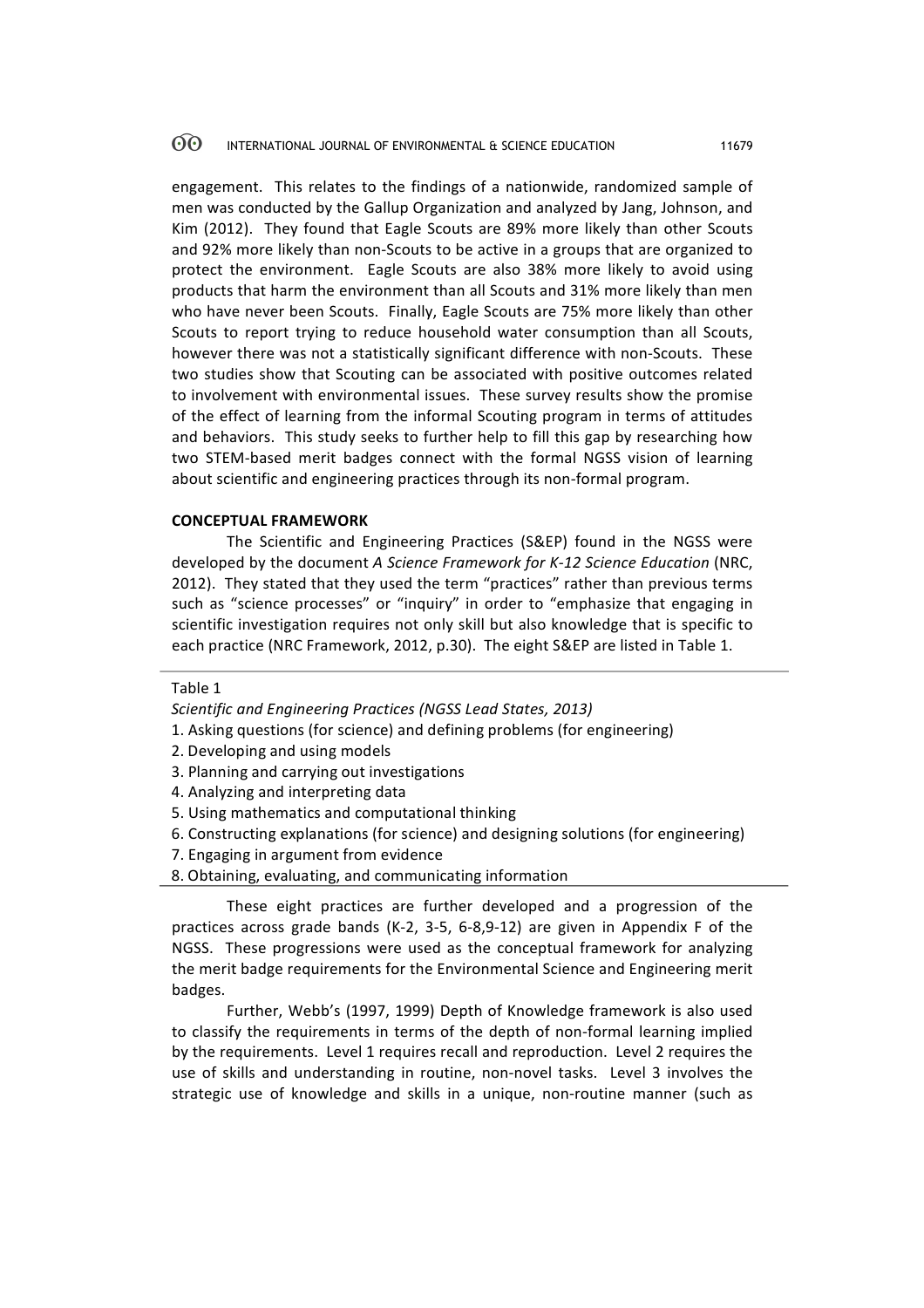comparing, analyzing, or revising a procedure). Level 4 requires extended thinking such as designing or synthesizing.

This exploratory case study uses elements of program evaluation similar to that used to evaluate a pilot Scouting program in the Chicago area that was more culturally relevant for non-majority youth (Chyung et al., 2013). The study seeks to find evidence regarding the effectiveness of the Environmental Science and Engineering merit badges as programs that support adult volunteers in engaging youth learning about the scientific and engineering practices found in the NGSS with deeper levels of Webb's DOK. This study does not yet seek to study the effectiveness of learning by the Scouts themselves, it focuses upon the intention of the requirements and their implementation by counselors. The ten steps for conducting an improvement-oriented program evaluation (Davidson, 2005; Scriven, 2007) used by Chyung et al. were adapted to this smaller scale, exploratory study. The use of these ten steps is detailed below.

- 1. *Identify the evaluand*: The structure of the Environmental Science and Engineering merit badges and their implementation are evaluated.
- 2. *Identify the overall purpose and types of evaluation to be conducted*: As an exploratory study, the goal was to evaluate the connection of badge requirements with NGSS scientific and engineering practices and the depth of knowledge intended and implemented in selected cases.
- 3. *Identify the stakeholders of the program*: Upstream stakeholders include the Boy Scouts of America who can improve their merit badge program. Downstream stakeholders include the youth who can learn about science/engineering through informal programs.
- 4. Review or develop a program logic model for the program: The logic of this program evaluation is that the badge requirements (determined by experts nationally) are implemented by adult volunteers with individual Scouts or groups of Scouts with an intended output of Boy Scouts who learn about science and engineering at a level deeper than memorization. This exploratory study will focus upon how the badge requirements are designed and implemented in select cases as reported by badge counselors.
- 5. *Identify dimensions to be investigated*: The link between the badge requirements and the NGSS scientific and engineering practices and Webb's DOK will be investigated. The reported implementation of these requirements by counselors will also be investigated.
- 6. *Determine evaluation methodology*: Document analysis will be used with the badge requirements and naturalistic inquiry will be used on questionnaire data gathered from adult volunteers who counsel these badges.
- 7. *Identify or develop instruments*: This is an exploratory study, so basic openended questionnaires were developed to send to badge counselors. Document analysis was conducted by comparing badge requirements to the NGSS documents on scientific and engineering practices and definitions for Webb's DOK levels.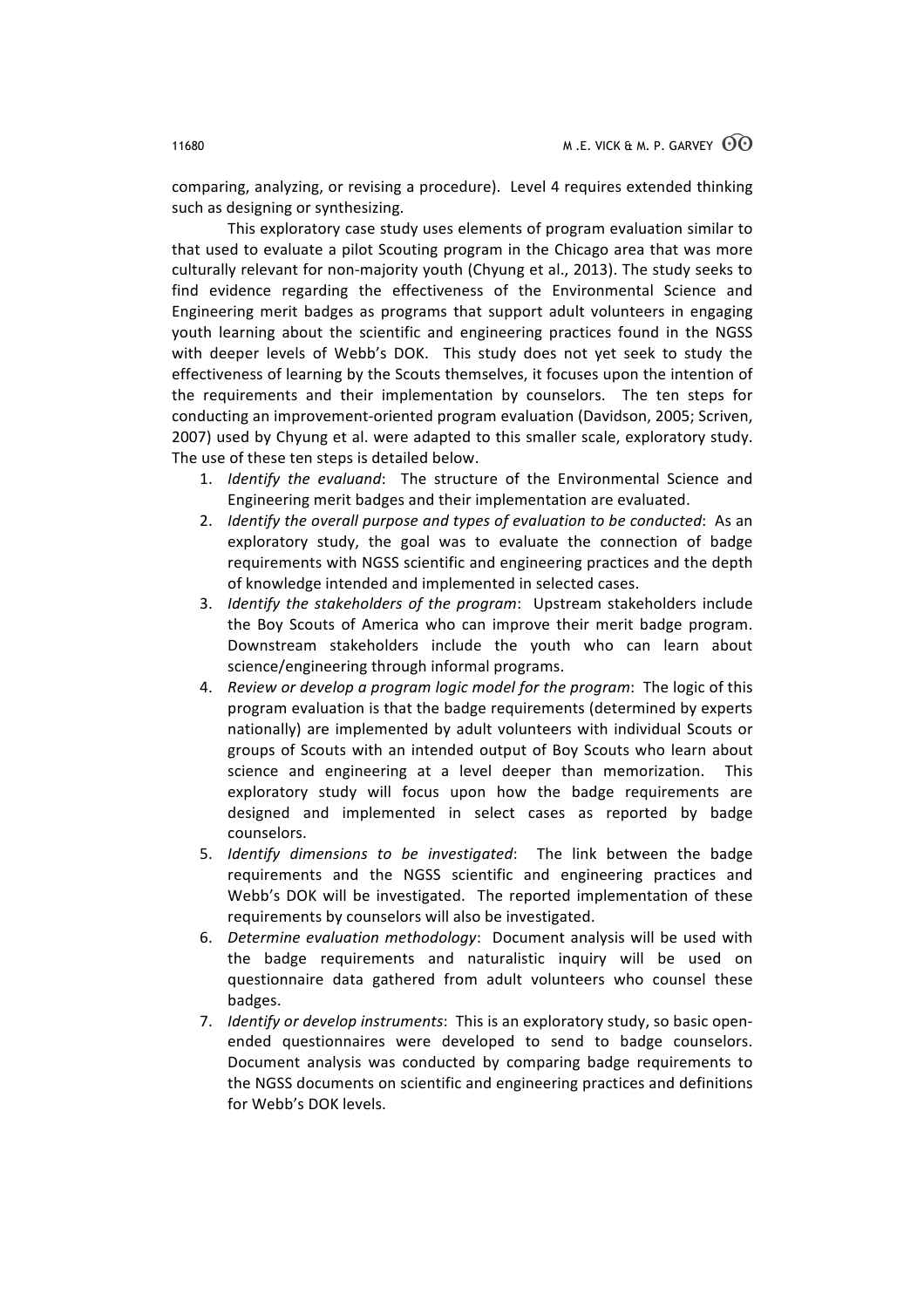- 8. *Collect data*: Questionnaires were sent out to all counselors in a specific Boy Scout counselor for these two badges. Requirements were downloaded from the national Boy Scout website.
- 9. Analyze data for each dimension against rubrics: This was done as described in the methodology section.
- 10. Synthesize dimensional results and draw conclusions: As an exploratory study, initial findings are reported, but future study is planned to expand upon these results.

## **METHODS**

This exploratory case study (Yin, 2014) uses document analysis and questionnaires from one local Boy Scout council's merit badge counselors within a framework of program evaluation in order to use triangulation to assess to what extent the Environmental Science and Engineering merit badges can be tools to engage Boy Scouts in parts of the S&EP at depths of knowledge going beyond recall. The use of multiple data sources serves to provide richer detail about the case (Mathison, 1988; Stake, 2010). As an exploratory case study, one particular council was chosen because merit badge counselor contact information is stored locally. No claim for generalizability is made by this study. The document analysis provides a United States backdrop of expected outcomes while the questionnaire data allows for a localized picture of a Midwestern U.S. Boy Scout council's volunteer's methods.

Content analysis (Miller & Alvaradeo, 2005) of documents helps to understand a particular social practice, in this case, the practice of the Scouting movement creating a list of requirements that a boy must complete in order to be recognized with a merit badge. Content analysis involves identifying patterns, themes, and categories using several philosophical approaches (Patton, 2002). In this study, the authors use the S&EP progressions from Appendix F of the NGSS (NRC, 2013) to identify patterns of correlation between aspects of the grades 6-8 S&EP with the merit badge requirements. Grades 6-8 are used because the ages for Boy Scouts are ages 11-18. While high school youth are able to continue as Boy Scouts, the highest membership is at the middle school grades with attrition occurring as boys age and become active in other organizations, sports, or hobbies. Webb's Depth of Knowledge is then also used to categorize the requirements in terms of the depth required by the Scouts by the requirements. This document analysis gives a basis on which to analyze the intended outcome and methods of these two merit badges. The requirements for these two merit badges can be found in Tables 2 and 3.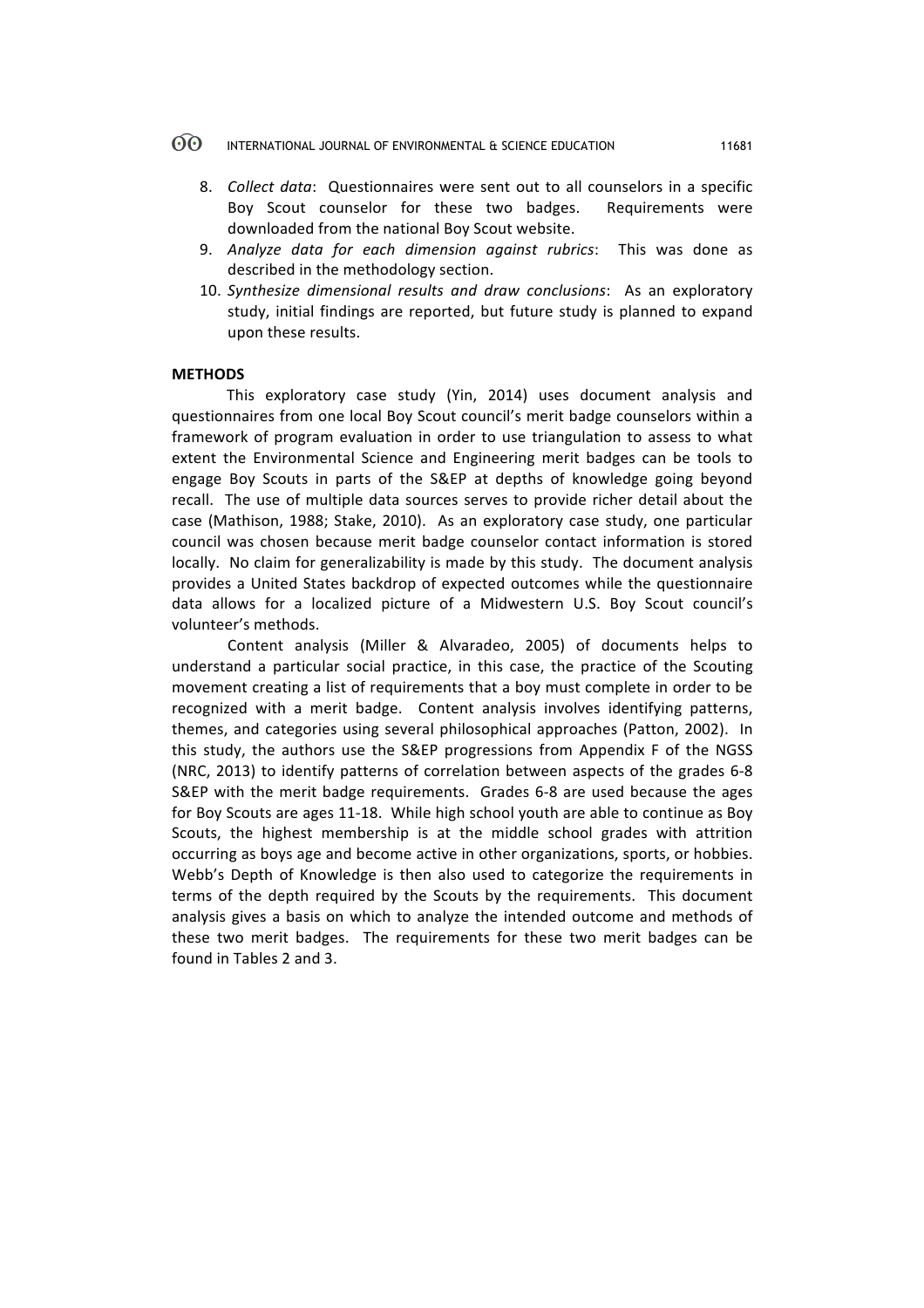## Table 2

## *Engineering Merit Badge Requirements*

- 1. Select a manufactured item in your home (such as a toy or an appliance) and, under adult supervision and with the approval of your counselor, investigate how and why it works as it does. Find out what sort of engineering activities were needed to create it. Discuss with your counselor what you learned and how you got the information.
- 2. Select an engineering achievement that has had a major impact on society. Using resources such as the Internet (with your parent's permission), books, and magazines, find out about the engineers who made this engineering feat possible, the special obstacles they had to overcome, and how this achievement has influenced the world today. Tell your counselor what you learned.
- 3. Explain the work of six types of engineers. Pick two of the six and explain how their work is related.
- 4. Visit with an engineer (who may be your counselor or parent) and do the following:
	- a. Discuss the work this engineer does and the tools the engineer uses.
	- b. Discuss with the engineer a current project and the engineer's particular role in it.
	- c. Find out how the engineer's work is done and how results are achieved.
	- d. Ask to see the reports that the engineer writes concerning the project.
	- e. Discuss with your counselor what you learned about engineering from this visit.
- 5. Do ONE of the following:
	- a. Use the systems engineering approach to make step-by-step plans for your next campout. List alternative ideas for such items as program schedule, campsites, transportation, and costs. Tell why you made the choices you did and what improvements were made.
	- b. Make an original design for a piece of patrol equipment. Use the systems engineering approach to help you decide how it should work and look. Draw plans for it. Show the plans to your counselor, explain why you designed it the way you did, and explain how you would make it.
- 6. Do TWO of the following:
	- a. Transforming motion. Using common materials or a construction set, make a simple model that will demonstrate motion. Explain how the model uses basic mechanical elements like levers and inclined planes to demonstrate motion. Describe an example where this mechanism is used in a real product.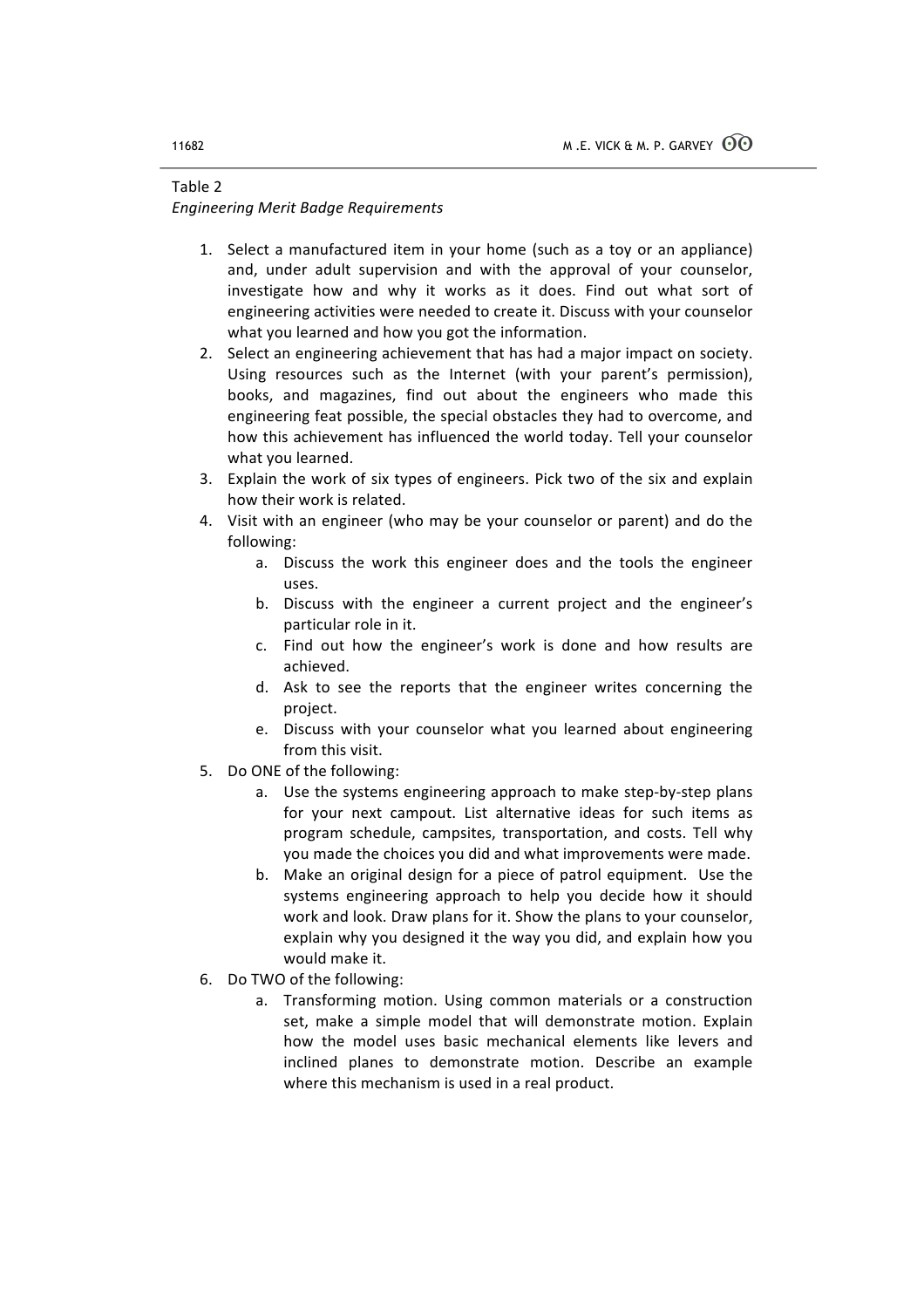- b. Using electricity. Make a list of 10 electrical appliances in your home. Find out approximately how much electricity each uses in one month. Learn how to find out the amount and cost of electricity used in your home during periods of light and heavy use. List five ways to conserve electricity.
- c. Understanding electronics. Using an electronic device such as a mobile telephone or portable digital media player, find out how sound travels from one location to another. Explain how the device was designed for ease of use, function, and durability.
- d. Using materials. Do experiments to show the differences in strength and heat conductivity in wood, metal, and plastic. Discuss with your counselor what you have learned.
- e. Converting energy. Do an experiment to show how mechanical, heat, chemical, solar, and/or electrical energy may be converted from one or more types of energy to another. Explain your results. Describe to your counselor what energy is and how energy is converted and used in your surroundings.
- f. Moving people. Find out the different ways people in your community get to work. Make a study of traffic flow (number of vehicles and relative speed) in both heavy and light traffic periods. Discuss with your counselor what might be improved to make it easier for people in your community to get where they need to go.
- g. Building an engineering project. Enter a project in a science or engineering fair or similar competition. (This requirement may be met by participation on an engineering competition project team.) Discuss with your counselor what your project demonstrates, the kinds of questions visitors to the fair asked, and how well you were able to answer their questions.
- 7. Explain what it means to be a registered Professional Engineer (P.E.). Name the types of engineering work for which registration is most important.
- 8. Study the Engineer's Code of Ethics. Explain how it is like the Scout Oath and Scout Law.
- 9. Find out about three career opportunities in engineering. Pick one and research the education, training, and experience required for this profession. Discuss this with your counselor, and explain why this profession might interest you.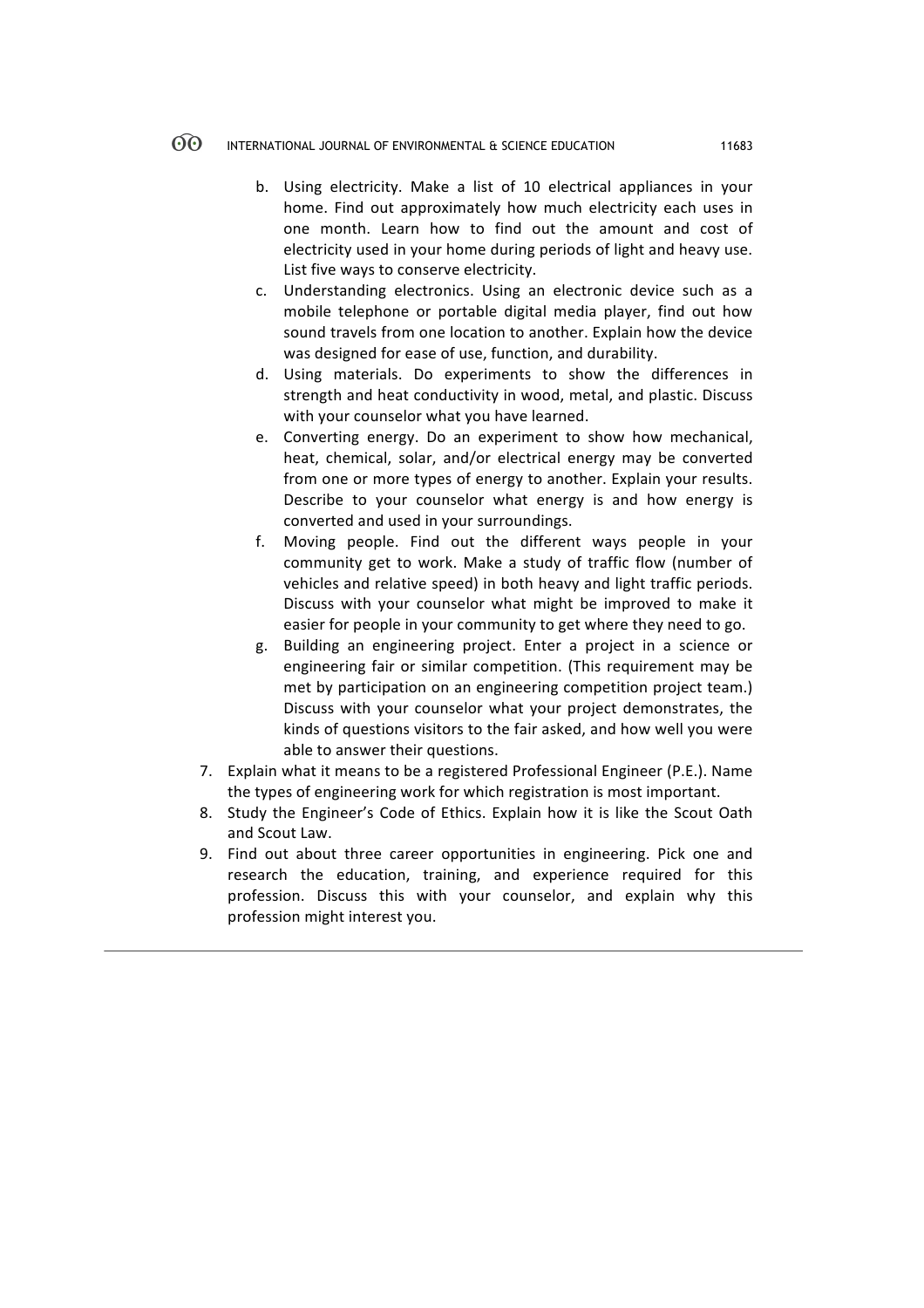## Table 3

*Environmental Science Merit Badge Requirements*

- 1. Make a timeline of the history of environmental science in America. Identify the contribution made by the Boy Scouts of America to environmental science. Include dates, names of people or organizations, and important events.
- 2. Define the following terms: population, community, ecosystem, biosphere, symbiosis, niche, habitat, conservation, threatened species, endangered species, extinction, pollution prevention, brownfield, ozone, watershed, airshed, nonpoint source, hybrid vehicle, fuel cell.
- 3. Do ONE activity from EACH of the following categories (using the activities in this pamphlet as the basis for planning and projects):
	- A. Ecology
		- (1) Conduct an experiment to find out how living things respond to changes in their environments. Discuss your observations with your counselor.
		- (2) Conduct an experiment illustrating the greenhouse effect. Keep a journal of your data and observations. Discuss your conclusions with your counselor.
		- (3) Discuss what is an ecosystem. Tell how it is maintained in nature and how it survives.
	- B. Air Pollution
		- (1) Perform an experiment to test for particulates that contribute to air pollution. Discuss your findings with your counselor.
		- (2) Record the trips taken, mileage, and fuel consumption of a family car for seven days, and calculate how many miles per gallon the car gets. Determine whether any trips could have been combined ("chained") rather than taken out and back. Using the idea of trip chaining, determine how many miles and gallons of gas could have been saved in those seven days.
		- (3) Explain what is acid rain. In your explanation, tell how it affects plants and the environment and the steps society can take to help reduce its effects.
	- C. Water Pollution
		- (1) Conduct an experiment to show how living things react to thermal pollution. Discuss your observations with your counselor.
		- (2) Conduct an experiment to identify the methods that could be used to mediate (reduce) the effects of an oil spill on waterfowl. Discuss your results with your counselor.
		- (3) Describe the impact of a waterborne pollutant on an aquatic community. Write a 100-word report on how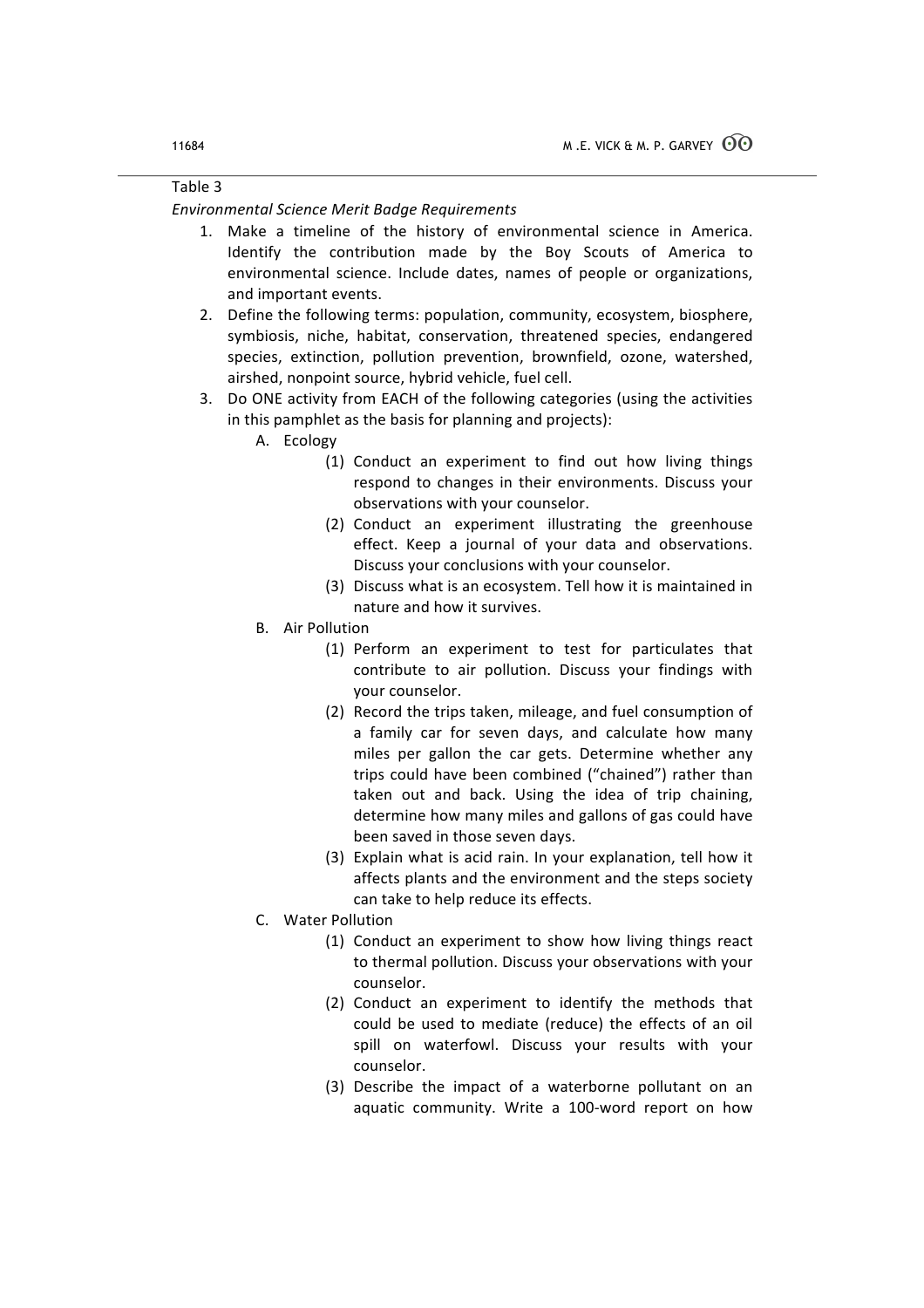that pollutant affected aquatic life, what the effect was, and whether the effect is linked to biomagnification.

- D. Land Pollution
	- (1) Conduct an experiment to illustrate soil erosion by water. Take photographs or make a drawing of the soil before and after your experiment, and make a poster showing your results. Present your poster to your counselor.
	- (2) Perform an experiment to determine the effect of an oil spill on land. Discuss your conclusions with your counselor.
	- (3) Photograph an area affected by erosion. Share your photographs with your counselor and discuss why the area has eroded and what might be done to help alleviate the erosion.
- E. Endangered Species
	- (1) Do research on one endangered species found in your state. Find out what its natural habitat is, why it is endangered, what is being done to preserve it, and how many individual organisms are left in the wild. Prepare a 100-word report about the organism, including a drawing. Present your report to your patrol or troop.
	- (2) Do research on one species that was endangered or threatened but which has now recovered. Find out how the organism recovered, and what its new status is. Write a 100-word report on the species and discuss it with your counselor.
	- (3) With your parent's and counselor's approval, work with a natural resource professional to identify two projects that have been approved to improve the habitat for a threatened or endangered species in your area. Visit the site of one of these projects and report on what you saw.
- F. Pollution Prevention, Resource Recovery, and Conservation
	- (1) Look around your home and determine 10 ways your family can help reduce pollution. Practice at least two of these methods for seven days and discuss with your counselor what you have learned.
	- (2) Determine 10 ways to conserve resources or use resources more efficiently in your home, at school, or at camp. Practice at least two of these methods for seven days and discuss with your counselor what you have learned.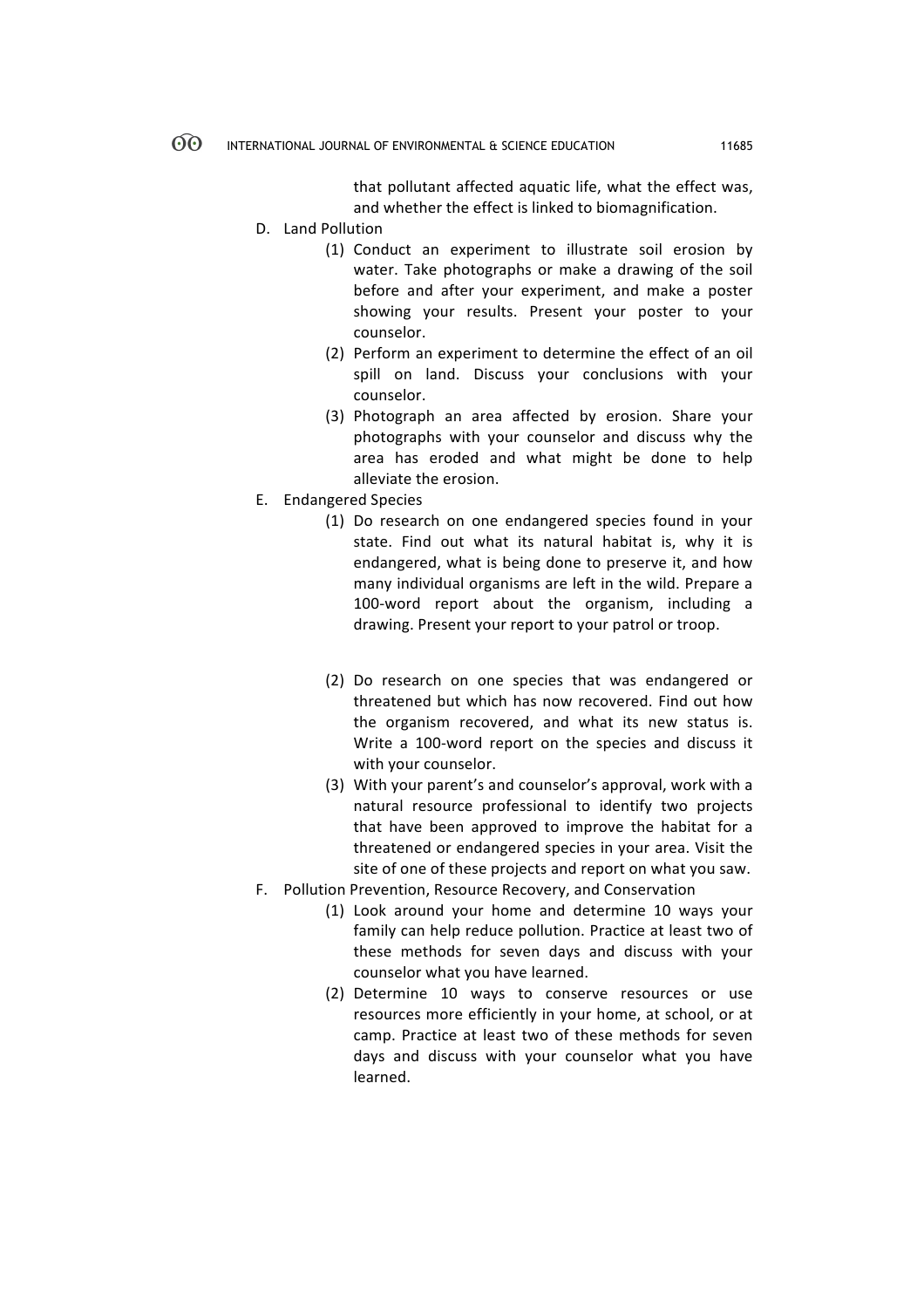- (3) Perform an experiment on packaging materials to find out which ones are biodegradable. Discuss your conclusion with your counselor.
- G. Pollination
	- (1) Using photographs or illustrations, point out the differences between a drone and a worker bee. Discuss the stages of bee development (eggs, larvae, pupae). Explain the pollination process, and what propolis is and how it is used by honey bees. Tell how bees make honey and beeswax, and how both are harvested. Explain the part played in the life of the hive by the queen, the drones, and the workers.
	- (2) Present to your counselor a one-page report on how and why honey bees are used in pollinating food crops. In your report, discuss the problems faced by the bee population today, and the impact to humanity if there were no pollinators. Share your report with your troop or patrol, your class at school, or another group approved by your counselor.
	- (3) Hive a swarm OR divide at least one colony of honey bees. Explain how a hive is constructed.
- 4. Choose two outdoor study areas that are very different from one another (e.g., hilltop vs. bottom of a hill; field vs. forest; swamp vs. dry land). For BOTH study areas, do ONE of the following:
	- A. Mark off a plot of 4 square yards in each study area, and count the number of species found there. Estimate how much space is occupied by each plant species and the type and number of nonplant species you find. Write a report that adequately discusses the biodiversity and population density of these study areas. Discuss your report with your counselor.
	- B. Make at least three visits to each of the two study areas (for a total of six visits), staving for at least 20 minutes each time, to observe the living and nonliving parts of the ecosystem. Space each visit far enough apart that there are readily apparent differences in the observations. Keep a journal that includes the differences you observe. Then, write a short report that adequately addresses your observations, including how the differences of the study areas might relate to the differences noted, and discuss this with your counselor.
- 5. Using the construction project provided or a plan you create on your own, identify the items that would need to be included in an environmental impact statement for the project planned.
- 6. Find out about three career opportunities in environmental science. Pick one and find out the education, training, and experience required for this profession. Discuss this with your counselor, and explain why this profession might interest you.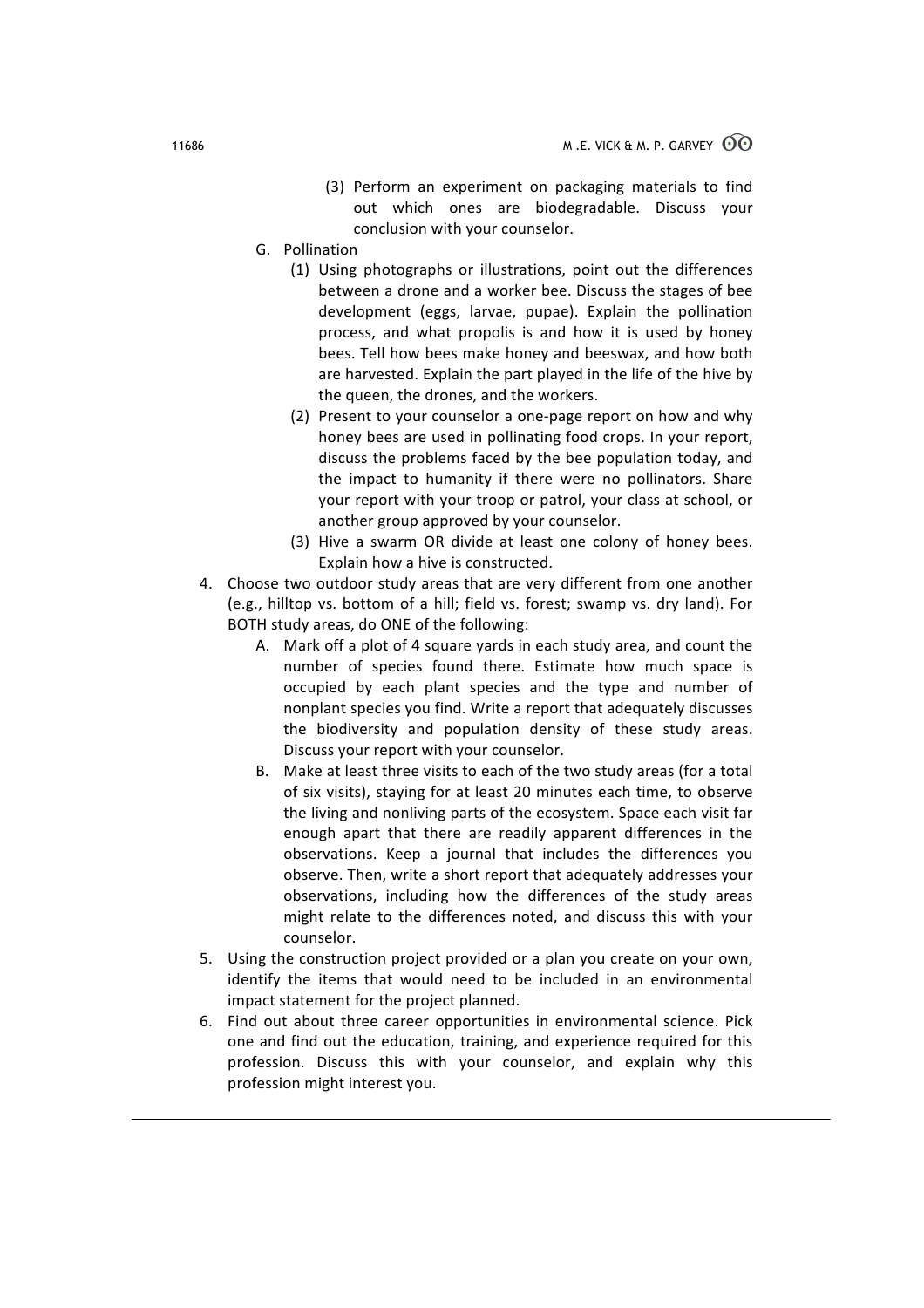Questionnaire data is then used to analyze these requirements from the perspective of the requirements "in action" as reported by badge counselors. Questionnaires were emailed to all registered Environmental Science and Engineering merit badge counselors in a local Boy Scout council (a region chartered by the national office to lead the Boy Scout programs in a specific geographic area). The questionnaires are reproduced in Tables 4 and 5. Responses to these questionnaires were analyzed by comparing the answers to the categories of the S&EP that were coded for the various merit badge requirements to determine to what extent these counselors may have engaged Boy Scouts with portions of the S&EP. The answers were compared to the classification of requirements by the lead author to determine whether there was evidence of a requirement's link to the S&EP being implemented by counselors. The second author reviewed the analysis.

## Table 4

*Engineering Merit Badge Counselor Questionnaire*

1. What is your background in engineering?

Questions 2-4 refer to Requirement 1.

- 2. What types of objects have you used for requirement 1?
- 3. Explain your how you go about guiding scouts to investigate how and why the object works?
- 4. When you have a discussion, do you discuss individually with Scouts or as a group? What does your discussion look/sound like? For instance, what types of questions do you ask?

## Questions 5-8 ask about Requirement 5.

- 5. Which requirement (a or b) have you worked with Scouts on?
- 6. How closely do you follow the systems engineering approach explained in the merit badge pamphlet? (Establish a systems engineering operation, describe the project requirements, plan the project's activities with time schedules, conduct research-get ideas, develop the best ideas for alternative solutions, analyze the best ideas, perform the construction or solution of the project, check the solution). Please explain how you do or why you do not.
- 7. How do you emphasize the engineering concept of criteria (what are the requirements for designed solution?)
- 8. How do you emphasize the engineering concept of constraints of material, cost, and time as related to the designed solution?

Questions 9-12 refer to Requirement 6.

- 9. For Requirement 6, which of the requirements have you worked with Scouts on?
- 10. Do you have Scouts follow the steps for the investigations in the merit badge book? Do Scouts ever modify those steps? If so, how?
- 11. Do Scouts ever collect quantitative data for these investigations? If so, what are some examples?
- 12. Do Scouts ever design their own solutions for any of the requirements for number 6? If they do, how do you guide them? How independently do they work?
- 13. Are there any other comments about what you feel is important in terms of counseling engineering merit badge that you would like to share?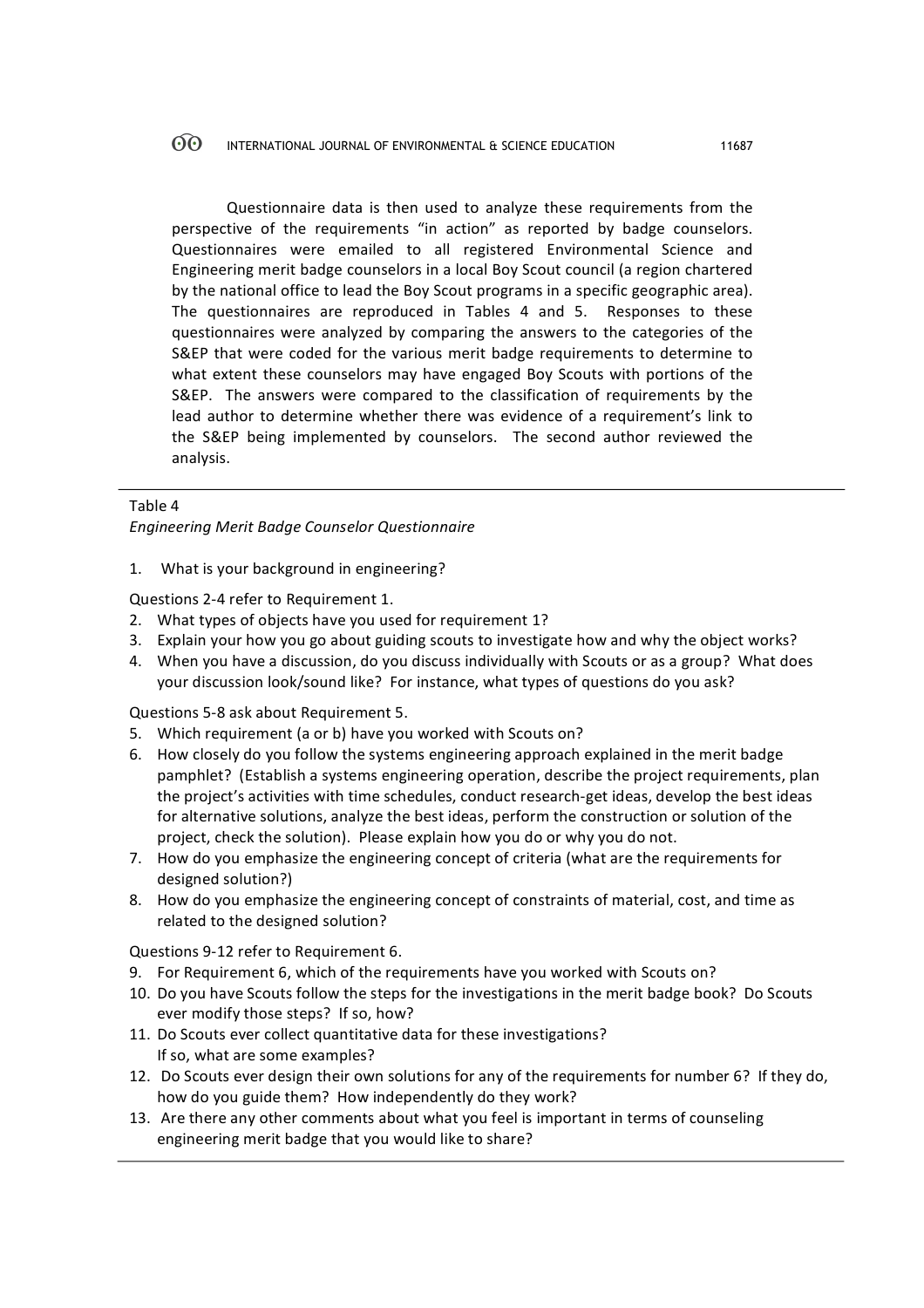## Table 5

*Environmental Science Merit Badge Counselor Questionnaire*

- 1. What is your own background with environmental science?
- 2. Please indicate which of the following options you use with Scouts earning the merit badge: (Require 3 options listed)
- 3. For any of the experiments conducted, do the Scouts follow the directions in the merit badge book? Do they ever change that procedure? If they do, please explain how/give an example.
- 4. When you have the Scouts discuss their conclusions or observations with you, what is your goal? What types of questions (if any) do you use? Do you ever require them to refer back to the experiments?
- 5. When doing any experiments, do the Scouts have to construct their own explanations to explain the environmental science principles? Do they do this individually or as a group? How do they use any numerical data from the experiments? How do they use any descriptive data from the experiments?
- 6. For the outdoor study area (requirement 4), how do you have the Scouts estimate the space occupied by each plant species?
- 7. Are there any other comments about what you feel is important in terms of counseling environmental science merit badge that you would like to share?

## **ANALYSIS**

## **Engineering**

The Engineering merit badge requirements were found to align with portions of S&EP 2, 3, 4, 5, 6, and 8. Two Engineering merit badge counselors responded to the questionnaire (out of 54 potential emails provided). One, pseudonym "Linda", is a civil engineer licensed as a Professional Engineer in 7 states and who works as a structural engineer in water and wastewater industries. She was also named as an inventor on five U.S. patents. The other, pseudonym Fred, is a professional traffic operations engineer in three states. He has worked as a construction, planning, and design engineer on transportation projects (small intersections to large system interchanges), ports, railroad, and transit facilities.

Three of the requirements related to S&EP 3 "planning and carrying out investigations." The element "Conduct an investigation and/or evaluate and/or revise the experimental design to produce data to serve as the basis for evidence that meet the goals of the investigation" was addressed by requirements 1 and 6a. Requirement 1 has the Scout investigate how and why a household item works in terms of engineering concepts; this links directly with the element's language. Fred buys small kitchen appliances at a thrift store and allows them to take the items apart to "see the components and how they work together as a system to do whatever the function of the appliance is." Fred conducts a group discussion afterwards with questions such as "How is it powered? What electric and electronic components are in it? How do the different gears work together? Why are they different sizes? What types of engineers work on each of these things?" Linda has used toasters, VCRs, portable electric mixers, clock radios, vacuums, and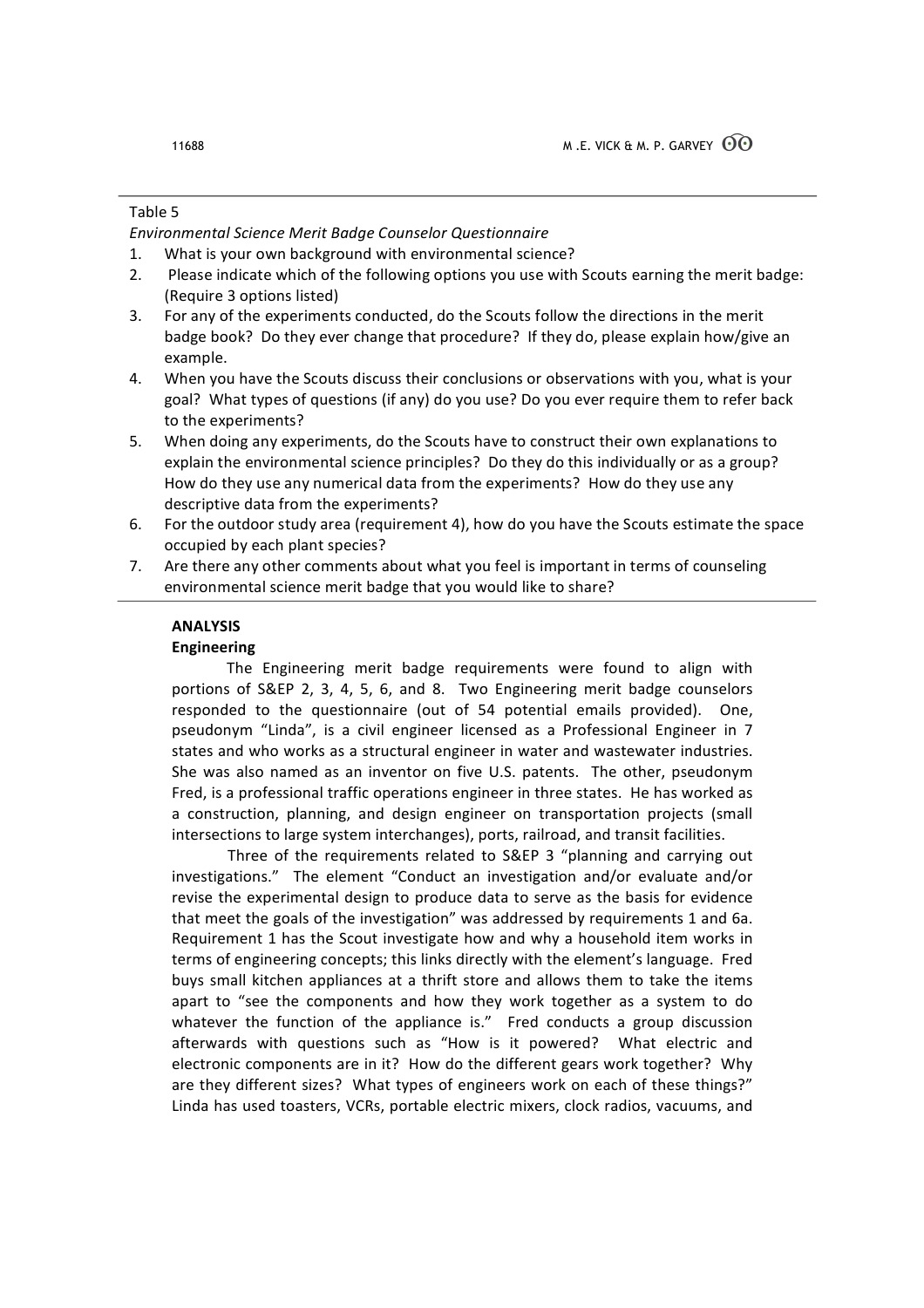fish reels from thrift stores. She groups Scouts into groups of 3-4 and requires each Scout to take a part in the disassembly. She asks them to think about the parts in terms of questions such as "Why is that metal and not plastic? Why was that connected to...?"

Requirement 6a is an option (Requirement 6 gives seven options of which a Scout is to choose two) to use common materials to make a simple model to demonstrate motion. The merit badge pamphlet gives suggestions for how to use simple machines with a suggested project of transporting a 10 kilogram object up a slope at least 2 meters long and 1 meter high and then stop. Although the criteria for success are suggested, the process is open-ended. A second element of S&EP 3 was "Collect data about the performance of a proposed object, tool, process or system under a range of conditions." Requirement 6d asks a Scout to "do experiments to show the differences in strength and heat conductivity in wood, metal, and plastic." Sample experiments are given in the merit badge pamphlet, so experimental design is not required (but also not forbidden). Instead, Scouts are to focus on data collection to draw conclusions. For instance, it suggests dropping a metal tablespoon, a piece of wood, and a piece of plastic into boiling water for one minute. Scouts are then to touch each (carefully) to the back of their hand and record qualitative observations.

One requirement related to S&EP 4 "analyzing and interpreting data". Requirement 6e involves doing an experiment showing how energy can be converted from one form to another. An experiment on measuring the temperature change of water in a pie tin under the sun versus a cloudy day was suggested by the pamphlet, so the focus was not so much on the investigation itself but on the interpretation of the results. This correlated with the progression element "Analyze and interpret data to provide evidence for phenomena."

Requirements 6b and 6f offer the possibility of connecting with S&EP 5 "using mathematics and computational thinking" under the element of "Apply mathematical concepts and/or processes (e.g., ratio, rate, percent, basic operations, simple algebra) to scientific and engineering questions and problems." 6b has Scouts find out approximately how much electricity 10 home appliances use in a month as well as the cost of light and heavy use of electricity in their homes. This could involve the use of math, or possibly just data collection that is automated. Gf involves a study of traffic flow during heavy and light periods. This has the potential for mathematical connections. Fred reported that "We do this as a group exercise and normally provide the data they need." Linda did not report using data. This suggests that S&EP 5 is probably not a normal outcome for Boy Scout youth earning this merit badge.

Three requirements were coded under S&EP 6 "constructing explanations and designing solutions" with the element "Undertake a design project, engaging in the design cycle, to construct and/or implement a solution that meets specific design criteria and constraints." Requirement 6g is an open ended requirement to enter a project in a science or engineering fair. Engineering fair projects likely require the use of a design cycle.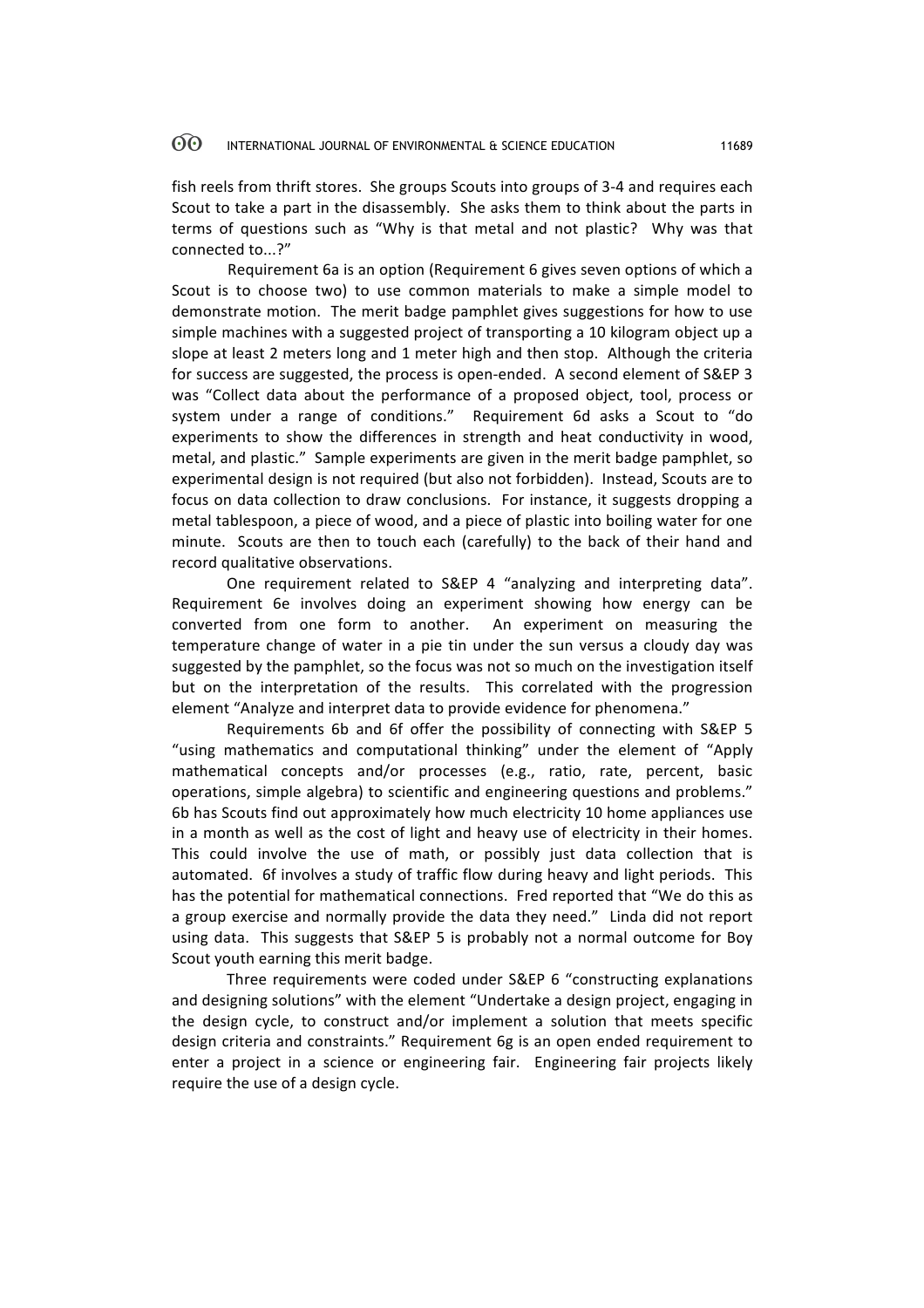Requirements 5a and 5b are options (Scouts must choose one of them) that both involve using a systems engineering approach to either plan for the next campout or design a piece of equipment. These requirements fit very well with the concept of an engineering design cycle. They are required to develop the best ideas for alternative solutions, analyze the best ideas, and then select the best idea. This offers an opportunity connect to the concepts of design criteria and constraints. 

Linda remarked that "The material in the MB booklet on systems engineering is oddly presented and I wonder what the source of the book's material is. However, I let the scouts choose their option. Most choose (b)." She stated that she uses the systems approach in the book with modifications because "If one had unlimited money [the book's method] would be great. If one did not have marketing types selling a product before its design is complete that would help too." She then explained that in a discussion with Scouts led to her disclosure of her work on one of the patents on which she is named. She emphasized the concept of criteria as "the best way to do this is to find a problem to solve, or a chore to make easier or safer or both." She asks the Scouts what problems they hope to solve with their design and directs them to discuss the materials they plan to use and the effects of the environment on those materials. In terms of constraints, she states that they often don't "have a solid idea about material costs and properties this sometimes becomes a teaching moment".

Fred requires Scouts to complete either option 5a or 5b before meeting with him. He states then when they present their plans, some "read the book and present in a way that shows they considered the system." In terms of criteria, he asks about the "purpose of their project and how they accomplish the needed outcome." In terms of constraints, Fred asks materials, cost, and time if they didn't discuss them without prompting. He also stated that "if the scout did not consider the system or engineering methods of designing a project, we make them think about it and discuss how they would change their project with these things in mind."

Finally, three of the requirements were linked with S&EP 8 "obtaining, evaluating, and communicating information." Requirements 1 and 4e could possibly relate to the element "Communicate scientific and/or technical information (e.g. about a proposed object, tool, process, system) in writing and/or through oral presentations" since they require a discussion between the Scout and the counselor about what they learned (investigating how an item works for requirement 1 and interviewing an engineer for all of the parts of requirement 4). Requirement 2 could relate to the element "Gather, read, and synthesize information from multiple appropriate sources and assess the credibility, accuracy, and possible bias of each publication and methods used, and describe how they are supported or not supported by evidence." Scouts are required to research an engineering achievement, although the requirement does not require multiple sources. Of the practices discussed, the connections to S&EP 8 is the most tentative, even based solely on document analysis.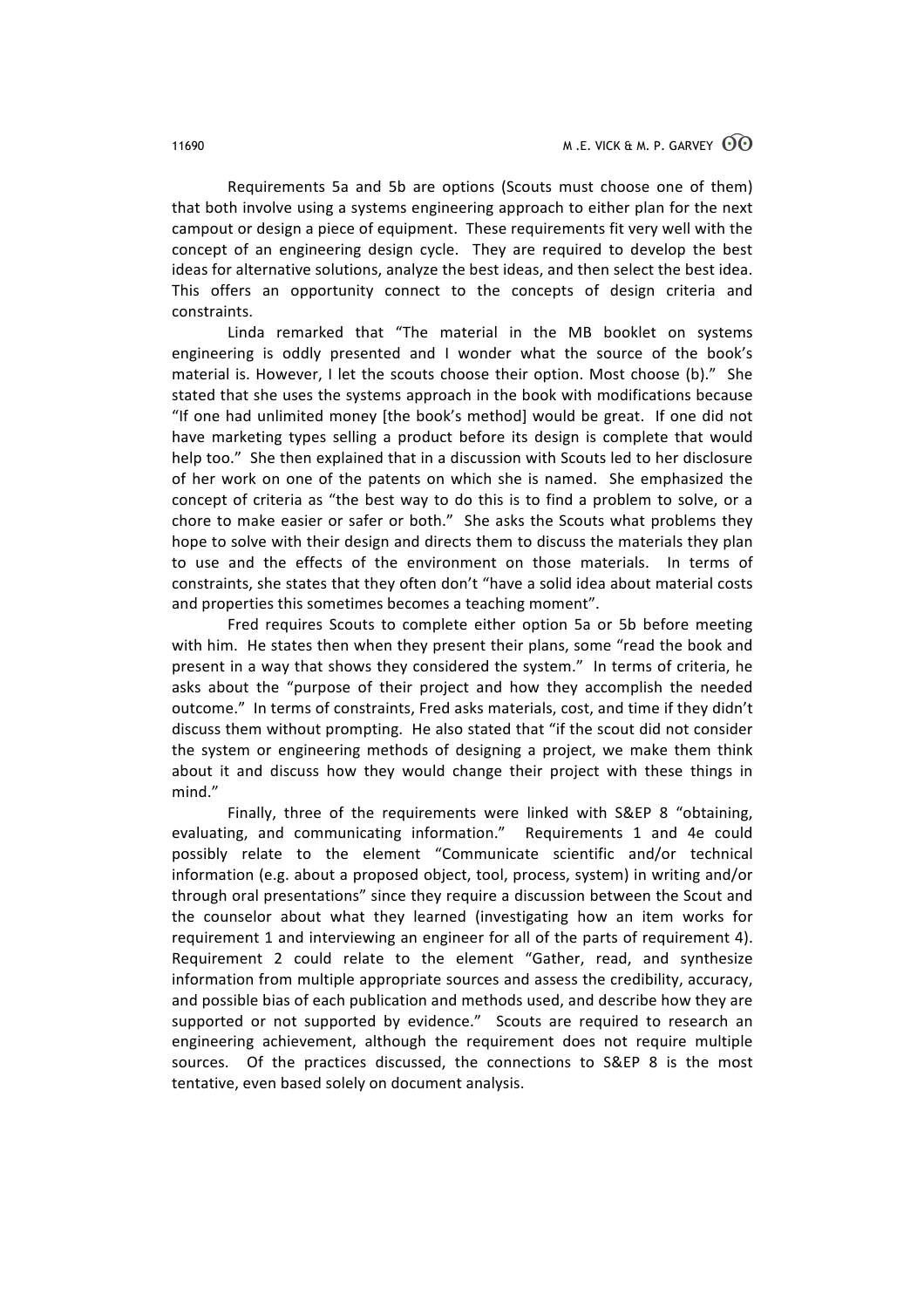When the Engineering merit badge requirements are analyzed for the level of Webb's Depth of Knowledge (DOK) associate with each, the most common association was with level 2 (understanding/skills) since they involve following set procedures at a competent level. This related to requirements 1,2,3,6a-f, and 7 (see Table 6). Two requirements were coded at level 3 (strategic thinking). Requirement 4e required drawing original conclusions about an interview with an engineer. Requirement 8 asks a Scout to compare the Engineer's Code of Ethics with the Scout Oath and Law (comparison). Finally, requirements 5a and 5b (of which a Scout selects one) both involve level 4 (extended thinking) because the Scout is given an original task to use the systems engineering approach.

### Table 6

Engineering Merit Badge Scientific & Engineering Practice/Webb's Depth of *Knowledge Correlation*

| Requirement    | S&EP           | <b>Progression Element</b> | <b>DOK</b>     |
|----------------|----------------|----------------------------|----------------|
| $\mathbf{1}$   | 3              | 2                          | 4              |
|                | 8              | 5                          | $\overline{2}$ |
| $\overline{2}$ | 8              | 3                          | $\overline{2}$ |
| 3              |                |                            | $\overline{2}$ |
| 4a-d           |                |                            |                |
| 4e             | 8              | 5                          | 3              |
| 5a             | 6              |                            | 4              |
| 5b             | 6              | 7                          | 4              |
| 6a             | $\overline{2}$ | 5                          | $\overline{2}$ |
|                | 3              | 2                          | 2              |
| 6b             | 5              | 4                          | 2              |
| 6с             |                |                            | 2              |
| 6d             | 3              | 5                          | $\overline{2}$ |
| 6e             | 4              | 4                          | 2              |
| 6f             | 5              | 4                          | 2              |
| 6g             | 6              |                            | 4              |
| 7              |                |                            | $\overline{2}$ |
| 8              |                |                            | 3              |
| 9              |                |                            |                |

### **Environmental Science**

The Environmental Science merit badge best connects with the S&EP in requirements 3 and 4. Requirement 3 has seven subsections which offer three choices for Scouts of which they pick one. It should be noted that for sections A, B, and C (ecology, air pollution, and water pollution) option 3 for each one allows Scouts to avoid conducting an investigation and to read and recall information through discussion or writing a report. Five merit badge counselors responded (62) email addresses supplied.) Using pseudonyms, their backgrounds were as follows. Michael has a hobbyist's interest in environmental science and has taken college science courses. Simon is a college student interested in biology and natural science who recently changed his major to a natural science field. Aaron sets up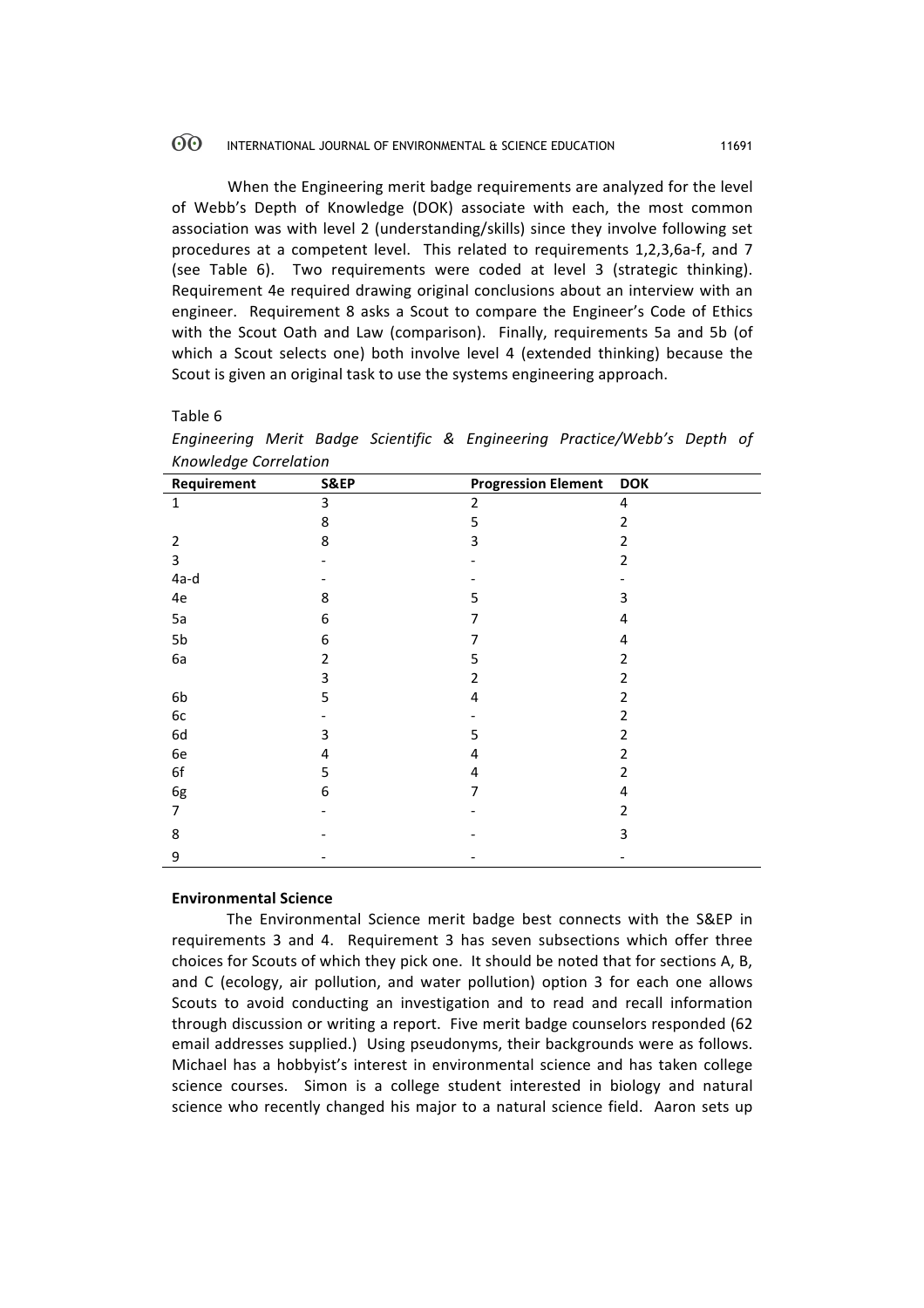control systems, regulatory reporting, and asset management software for water, wastewater, landfill and electric utilities. Veronica works as a conservation specialist with soil and water. Finally, Bradley has a bachelor's degree in Engineering Geology and a master's degree in civil engineering. He has worked 34 years in the hydrogeology profession.

Planning and carrying out investigations (S&EP 3) was related to eight of the optional requirements:  $3A-1,3A-2,3B-1,3C-1,3C-2,3D-1,3D-2$ , and  $3F-3$ . Each of these requirements involve Scouts conducting an investigation as specified in the merit badge pamphlet. A procedure is provided for the Scouts to follow as well as discussion questions. While the Scouts are not creating their own plans for an investigation, they are still meeting the element of S&EP 3: "Conduct an investigation and/or evaluate and/or revise the experimental design to produce data to serve as the basis for evidence that meet the goals of the investigation." The Scouts still collect data as evidence to guide their discussions about topics such as acid rain, global warming, air pollution, and oil spills. Of the five counselors who responded to the questionnaire, Bradley showed the most flexibility by stating that he had worked with Scouts on virtually all of the options for these requirements. Otherwise, many of the counselors reported that they had only worked with Scouts on the options for these requirements that did not involve conducting experiments or investigations. For ecology, one reported using 3A-1, the other 3 stated that they opted for the discussion oriented 3A-3. For air pollution, only Bradley said he had conducted the experiment (3B-1) with Scouts, the others opted for the gas usage calculations or discussion on acid rain. For water pollution, two marked conducting an observation  $(3C-1)$  and three the discussion requirement  $(3C-3)$ . For land pollution, Bradley marked all three, 2 marked an experiment (3D-1) and two the photography activity (which does require more than just discussion). For pollution prevention, resource recovery, and conservation, two worked with Scouts on the experiment (3F-3) while 3 focused on the other two options that were problem solving oriented, but not investigations. When asked about whether they follow the lab directions as presented in the book, three indicated that they do not, but Veronica reported that "We do the soil erosion trays, but they are built differently and we collect the water and use a turbidity tube to know for certain which sample has more sediment in it. We also change up the middle  $try$ —use different mulches and covers." She appears to be using her professional training while still engaging Scouts in a similar directed investigation experience.

Two of the requirements may relate to S&EP 5 "using mathematics and computational thinking" depending on the support given by a counselor for having the Scouts "apply mathematical concepts and/or processes (e.g., ratio, rate, percent, basic operations, simple algebra) to scientific and engineering questions and problems." Requirement 3B-2 asks Scouts to record trips taken, mileage, and fuel consumption for seven days and to calculate how many miles per gallon the car gets. They then apply the concept of trip chaining to calculate the savings in miles and gallons. In requirement 4A estimate the number of space occupied by different plant species in two study plots. When asked about how they might use mathematical concepts, Simon said that Scouts record "more general information"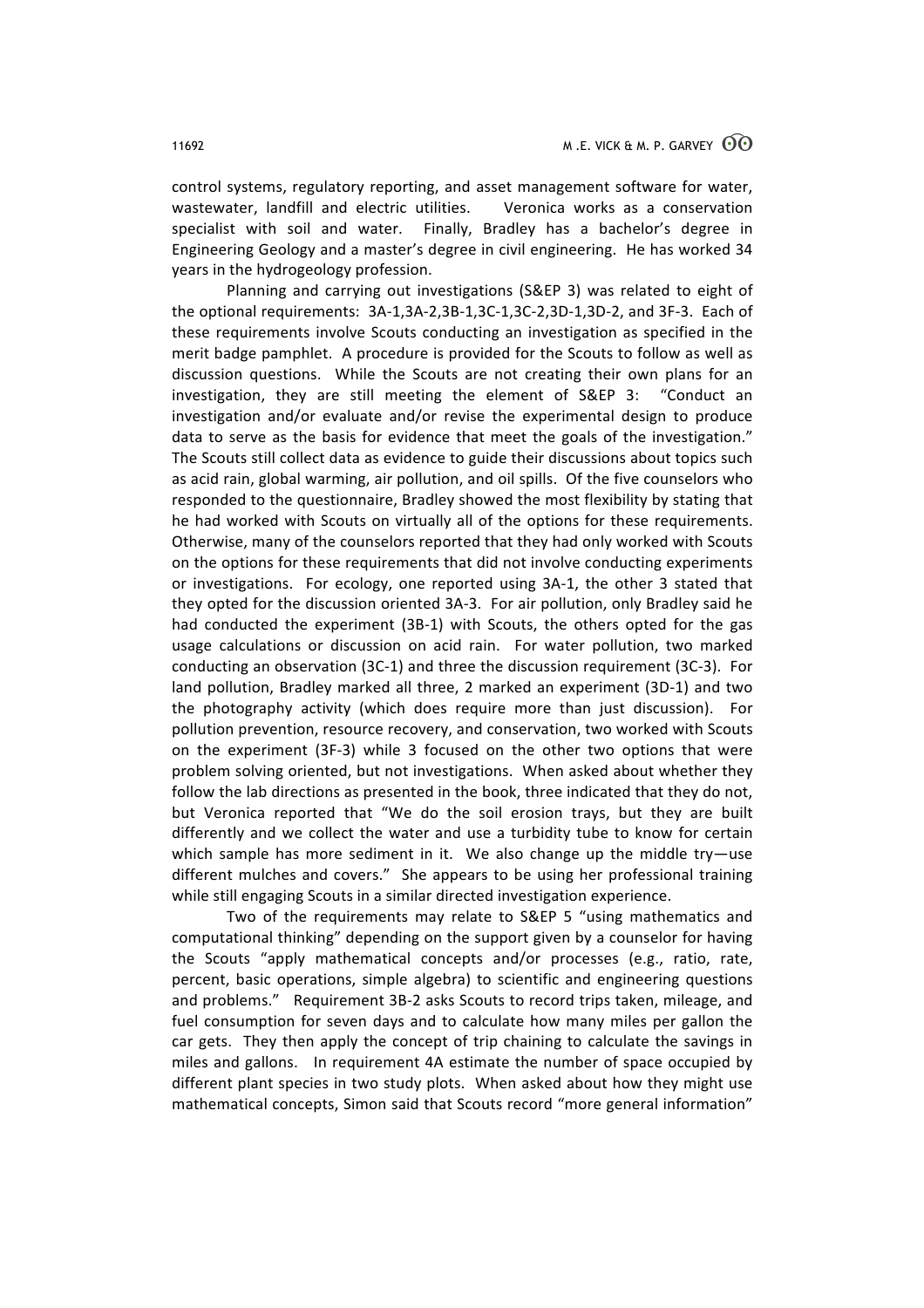like the type of tree, time of day, species, etc. rather than anything quantitative. Veronica has them use tape measures to estimate the number of species. Bradley has them "plot species on grid paper (X, Y coordinates) with symbols representing plant species" and then has them "count squares for population density." Bradley's response indicates that there is potential for S&EP 5 to be addressed by this merit badge, but he is a highly trained scientist/engineer with 34 years of professional experience.

Nine of the requirements relate to S&EP 6 "constructing explanations and designing solutions" under the element "Construct an explanation that includes qualitative or quantitative relationships between variables that predict(s) and/or describe(s) phenomena." Eight of these nine also were coded for S&EP 3 for carrying out investigations. The Scouts are also asked to discuss their observations/findings with their counselor for each of these investigations. This is in alignment with the vision of the NGSS in that the investigations are not seen as ends unto themselves. Scouts are asked to make inferences and draw conclusions using the data they observed or collected. Michael has them write up their results in an "understandable format." Veronica notes that many of their responses trying to tie explanations to the experimental data show "regurgitation" and that her goal is "if the information going in is technical, I look for the information coming out to be in their own words". Bradley states that he does look for simple data tables and graphs. Simon did not use any of the experimental requirements. Requirement 4A about the study plots is also connected with this practice because Scouts are asked to write a report (and discuss it with the counselor) about how the concepts of biodiversity and population density relate to their observations in their study plots.

Finally, two requirements were connected to S&EP 8 "obtaining, evaluating, and communicating information" with the element "Communicate scientific and/or technical information (e.g. about a proposed object, tool, process, system) in writing and/or through oral presentations. Requirement 3E relates to endangered species. Options 1 and 2 both require doing research either on an endangered species in a Scout's state or a formally endangered species that is now recovered. They are to write a report and discuss it with their counselor.

Using the lens of Webb's Depth of Knowledge, four requirements were rated at the level of recall, fifteen at level 2 for understanding/skills, and five at the third level of strategic thinking (see Table 7). No extended thinking projects were rated. Two of the recall requirements were about vocabulary and a timeline of environmental science history in America. As noted earlier, two options for 3A and 3B only required a report that was at the recall level. The vast majority of the requirement options involved following the procedures for investigations given in the merit badge pamphlet, but following this up with discussion about the meaning of the results with a counselor. The examples of strategic thinking were in several of the investigation options. Requirement 3B-2 involving the tracking of mileage and gas usage in a car and then determining how trip chaining would affect this result was a strong example of this level. Requirement 3D-3 on land pollution has Scouts photograph an area affected by erosion and discuss what can be done to alleviate erosion. This has the potential of originality if the Scout is given freedom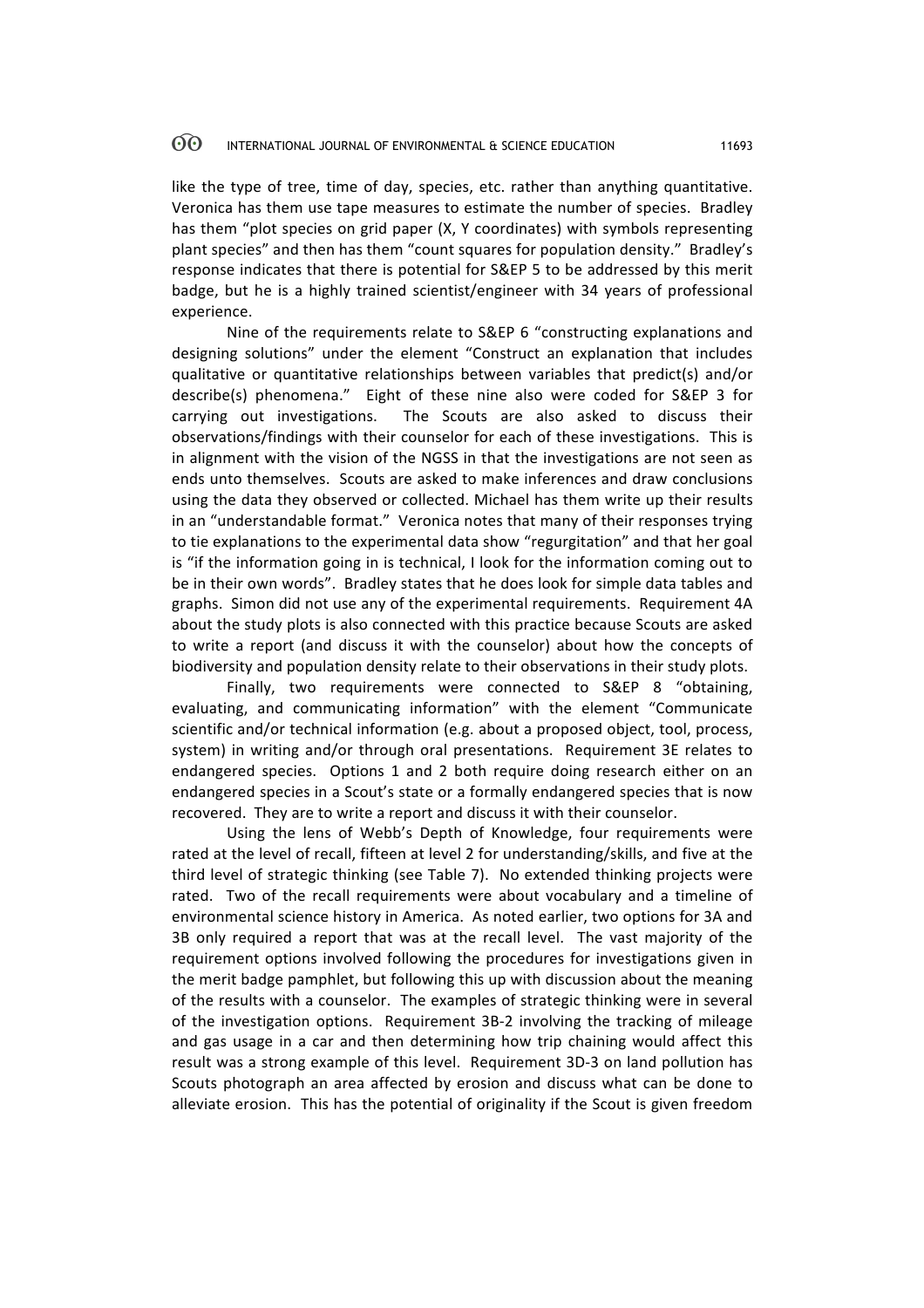to choose their own photograph site by a counselor. Requirements 3F-1 and 3F-2 on pollution prevention, resources recovery, and conservation both require Scouts to put into practice methods of conservation or pollution reduction and to reflect on them. Requirement 4B is another option when studying two study plots by making at least three visits for 20 minutes at a time to make observations. An original journal is kept and a report on a Scout's observations is required to then be discussed with the counselor. The Scout is given freedom to create an original project with this requirement.

### **DISCUSSION**

This study on two of the Boy Scouts of America's STEM based merit badges, Environmental Science and Engineering, shows that there are indeed both designed and implemented connections to the Scientific and Engineering Practices of the NGSS. This is important because it shows that the vision of three dimensional learning espoused by the NGSS (scientific and engineering practices, disciplinary core ideas, and crosscutting concepts addressed in all units of study) is possible and happening in the non-formal/informal educational world as well as in classrooms. This study focused specifically on the scientific and engineering practices, but the merit badge requirements clearly have a focus on scientific disciplinary core ideas such as LS2: Ecosystems: Interaction, Energy, and Dynamics for Environmental Science merit badge and ETS: Engineering Design for Engineering merit badge. Similarly, the crosscutting concepts of patterns in nature as well as cause and effect connect strongly with much of Environmental Science merit badge through the investigations conducted or research required. The Engineering merit badge connects strongly with structure and function for many of the mechanical projects and systems and system models for the systems engineer problem.

Questionnaire responses for merit badge counselors indicate that people with a wide variety of backgrounds volunteer to counsel these badges. This may be especially true for the Environmental Science merit badge since it is one of two options (the other being Sustainability) required to earn Eagle Scout which seems to motivate adults to volunteer so that Scouts in their troop have access to earning this badge. In fact, one volunteer responded to the questionnaire stating that "I have never actually conducted a full session of this badge ... my troop committee asked me to register as a counselor for the badge in case one of the troop scouts was unable to finish the badge at camp." Nevertheless, various highly qualified scientists and engineers have volunteered to counsel both this and Engineering merit badges.

Engineering merit badge appeared to be designed in a manner more aligned to the S&EP of the NGSS in that Scouts were required to investigate how an item worked and to use engineering design processes at several points. Environmental Science merit badge has the ability to become a learning experience that does not require investigation, interpretation, or analysis other than the field study. However, one respondent's answers implied that even for this requirement the Scouts were not engaged in any scientific and engineering practices appropriate at the middle school level or higher.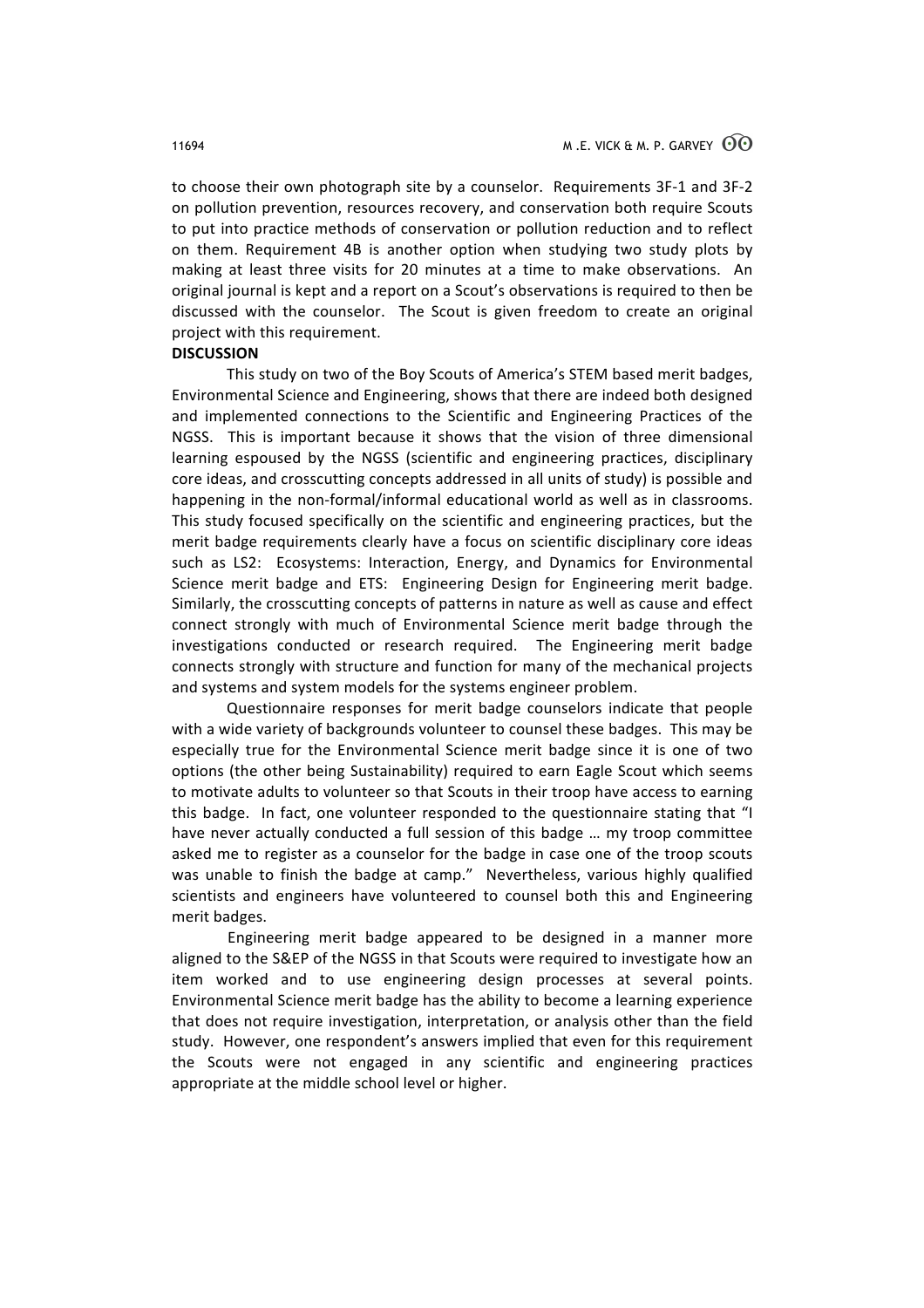Table 7

| oj monicage conciación<br>Requirement | S&EP                     | <b>Progression Element</b> | <b>DOK</b>               |
|---------------------------------------|--------------------------|----------------------------|--------------------------|
| $\mathbf{1}$                          | $\overline{\phantom{0}}$ |                            | $\mathbf{1}$             |
| $\overline{2}$                        | $\overline{\phantom{0}}$ | $\overline{\phantom{a}}$   | $\mathbf 1$              |
| $3A-1$                                | $\boldsymbol{6}$         | $\mathbf 1$                | $\overline{2}$           |
|                                       | 3                        | $\mathbf 2$                |                          |
| $3A-2$                                | 6                        | $\mathbf 1$                | $\mathbf 2$              |
|                                       | 3                        | $\overline{2}$             |                          |
| $3A-3$                                | $\blacksquare$           | $\overline{\phantom{a}}$   | $\mathbf 1$              |
| $3B-1$                                | 6                        | $\mathbf 1$                | $\mathbf 2$              |
|                                       | 3                        | $\overline{2}$             | $\overline{\phantom{0}}$ |
| $3B-2$                                | 5                        | $\overline{\mathbf{4}}$    | $\mathsf 3$              |
| $3B-3$                                | $\frac{1}{2}$            | $\overline{\phantom{0}}$   | $\mathbf 1$              |
| $3C-1$                                | 6                        | $\mathbf 1$                | $\overline{2}$           |
|                                       | $\mathsf 3$              | $\overline{2}$             | $\overline{\phantom{0}}$ |
| $3C-2$                                | 6                        | $\mathbf 1$                | $\mathbf 2$              |
|                                       | 3                        | $\overline{2}$             | $\overline{\phantom{a}}$ |
| $3C-3$                                | $\blacksquare$           | $\overline{\phantom{0}}$   | $\overline{\phantom{0}}$ |
| $3D-1$                                | 6                        | $\mathbf 1$                | $\mathbf 2$              |
|                                       | 3                        | $\mathbf 2$                |                          |
| $3D-2$                                | 6                        | $\mathbf 1$                | $\mathbf 2$              |
|                                       | 3                        | $\overline{2}$             |                          |
| $3D-3$                                | $\Box$                   | $\overline{\phantom{0}}$   | $\mathbf{3}$             |
| $3E-1$                                | 8                        | 5                          | $\mathbf 2$              |
| $3E-2$                                | 8                        | 5                          | $\mathbf 2$              |
| $3E-3$                                |                          |                            | $\mathbf 2$              |
| $3F-1$                                |                          |                            | $\mathbf{3}$             |
| $3F-2$                                |                          |                            | $\mathsf{3}$             |
| $3F-3$                                | 6                        | $\mathbf 1$                | $\overline{2}$           |
|                                       | 3                        | $\overline{2}$             |                          |
| $3G-1$                                |                          |                            | $\mathbf 2$              |
| $3G-2$                                |                          |                            | $\mathbf 2$              |
| $3G-3$                                |                          |                            | $\mathbf 2$              |
| 4A                                    | $\boldsymbol{6}$         | $\mathbf 1$                | $\mathbf 2$              |
|                                       | 5                        | $\overline{\mathbf{4}}$    |                          |
| 4B                                    |                          |                            | $\mathsf 3$              |
| 5                                     |                          |                            |                          |
| 6                                     |                          |                            |                          |

*Environmental Science Merit Badge Scientific & Engineering Practice/Webb's Depth of Knowledge Correlation*

In as much as the Boy Scouts of America rely on volunteers to serve as merit badge counselors, it could behoove them to develop brief and succinct supporting materials for their STEM based merit badges that could inform merit badge counselors about how to connect the requirements to the scientific and engineering practices of the NGSS. This should not be done solely as a standards alignment exercise as that is doubtful in terms of persuasiveness toward a volunteer counselor. Rather, these counselors, who likely have strong professional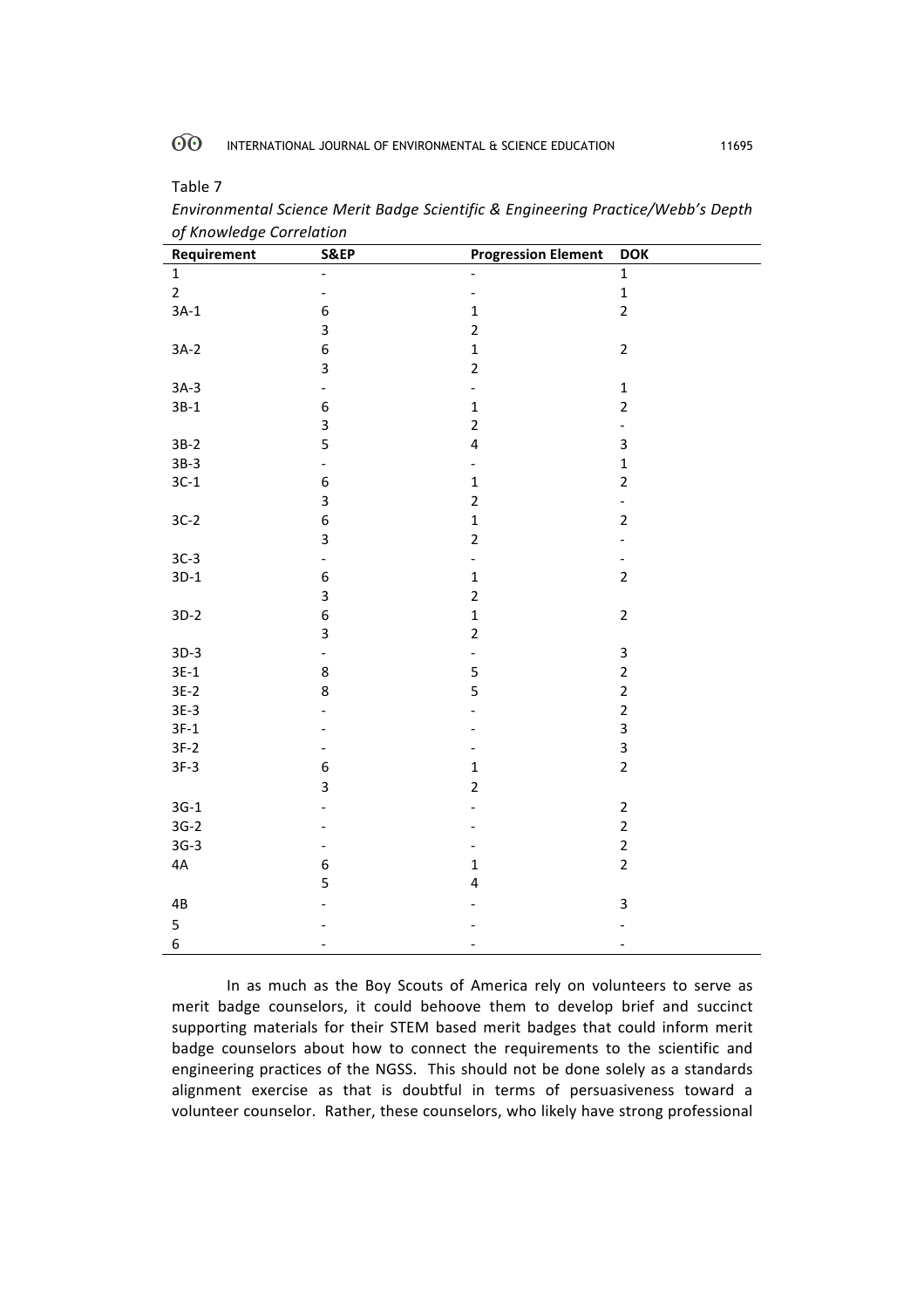or avocational backgrounds in science or engineering, may be able to realize some of the vision of the NGSS that science and engineering are not just bodies of facts for Scouts (or any student) to master; rather, they are fields of inquiry with many different practices that scientists and engineers engage in so that they can find answers to questions and solve problems. As one of the purposes of the merit badge program is to provide opportunities for Scouts to explore careers, the purposeful focus on scientific and engineering practices would advance this goal.

In particular, practices 3, 6, and 8 would be fairly straightforward for the Boy Scouts of America to emphasize in these merit badges. Currently the merit badge pamphlets offer much support in terms of giving procedures for investigations. They could be revised in the future to also give support for Scouts to design their own procedures to solve age appropriate questions related to science. For the engineering designs, the requirements could be revised so that Scouts would not only consider alternatives, chose one, and build it, but they could then be required to analyze their results, revise, and reconstruct another iteration of their design.

A focus on Webb's Depth of Knowledge could also deepen the learning from STEM merit badges. This study does not call on the Boy Scouts to make all requirements at level 4, for that would be inappropriate. Currently, there is a decent mix of different levels of DOK, which is good. Requirements could be revised so that there is a bit more emphasis on levels 3 and 4 by requiring more original thinking and planning by the Scouts during investigations or design processes as well as having to consider alternative explanations and designs.

### **CONCLUSION**

Environmental Science and Engineering merit badges have requirements that are written in a manner to engage Boy Scouts in several of the scientific and engineering practices that adult scientists and engineers use. The requirements calling for investigations are often supported by pre-written procedures, but several requirements do call for Scouts to do their own original investigative design and interpretation of results. It would behoove the Boy Scouts and other nonformal science education programs to design their merit badges in a manner that does not let Scouts or adult volunteers completely avoid investigations and data interpretation. Learning by discussion could lead to an understanding of science as a body of facts to be mastered rather than a field of study with debate and interpretation of data. Nevertheless, these merit badges serve as a strong example of the possibilities for three-dimensional learning promoted by the vision of the Next Generation Science Standards in the non-formal educational realm.

Future research into the actual learning of youth through Scouting's badging programs would fill an important gap in the research base. The effectiveness of informal badging programs is not well studied. This project begins that exploration by analyzing the connections between the designed informal curriculum to current ideas in science and engineering education. Other future research should also focus upon observing the counseling sessions to compare the implementation with the reported implementation by counselors.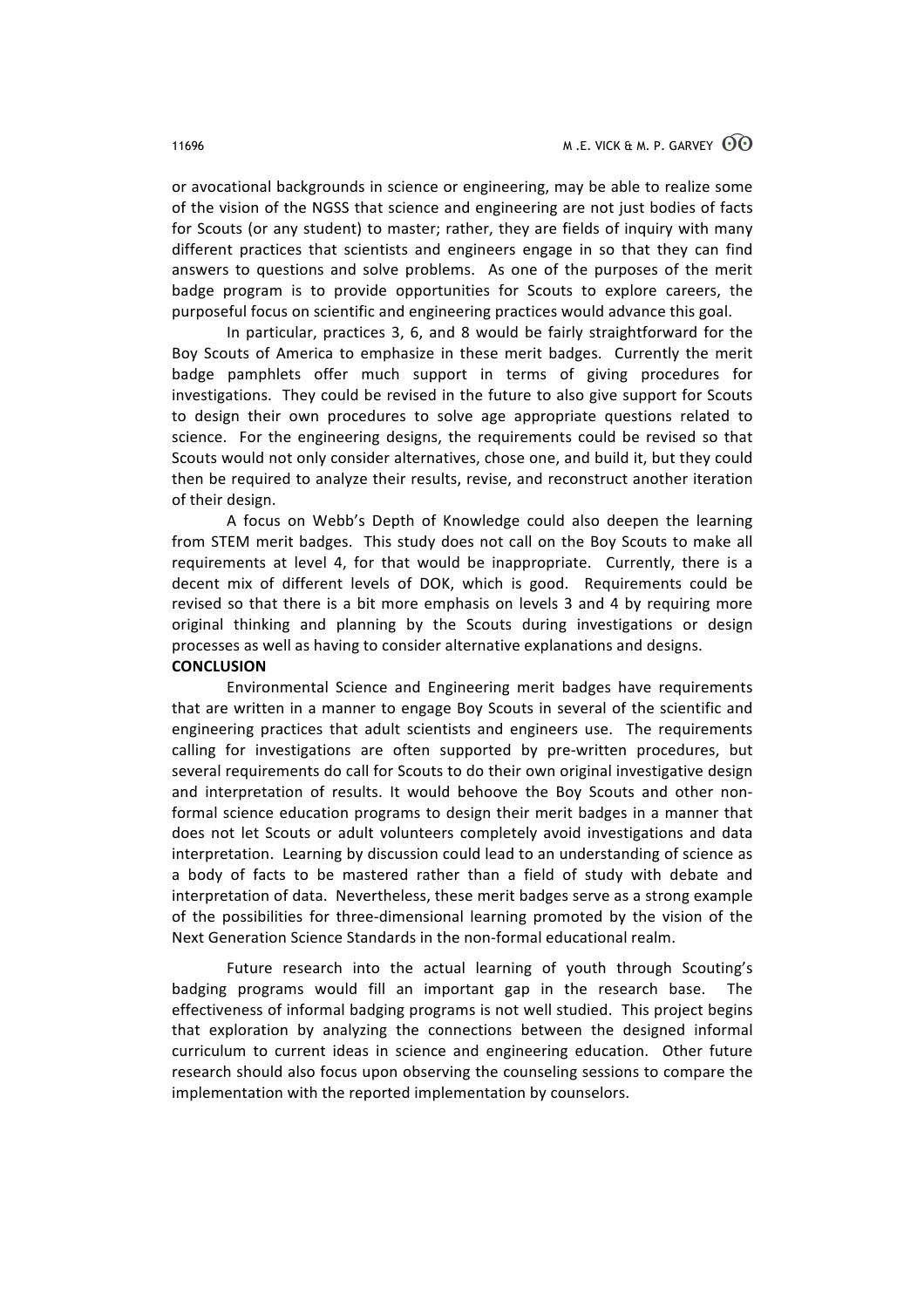### **Disclosure statement**

No potential conflict of interest was reported by the authors.

### **Notes on contributors**

Dr. Matthew E. Vick is an associate professor in the Department of Curriculum and Instruction at the University of Wisconsin-Whitewater, USA. Dr. Michael P. Garvey is a superintendent of schools in Johnson Creek, WI, USA. Both have served as volunteers with the Boy Scouts of America.

### **References**

- Allen, S., Gutwill, J., Perry, D. L., Garibay, C., Ellenbogen, K. M., Heimlich, J. E., Reich, C.A., & Klein, C. (2007). Research in Museums: Coping with complexity. In J. H. Falk, L. D. Dierking, & S. Foutz (Eds.) In principle, in practice: Museums as learning institutions (pp. 229–245), Lanham, MD: AltaMira Press.
- Bang, M., & Medin, D. (2010). Cultural processes in science education: Supporting the navigation of multiple epistemologies. Science Education, 94(6), 1008–1026.
- Bouzo, S. (2012). Engaging underserved audiences in informal science education through community-based partnerships (master's thesis). Retrieved from Colorado State University, Fort Collins, CO. https://dspace.library.colostate.edu/handle/10217/71618
- Boy Scouts of America (BSA). (2013). Merit badge counselor information. Retrieved from http://www.scouting.org/filestore/pdf/34405.pdf
- Chyung, S.Y. Wisniewski, A., Inderbitzen, B., & Campbell, D. (2013). Performance Improvement Quarterly, 26(3), 87-115.
- Davidson, E.J. (2005). Evaluation methodology basics: The nuts and bolts of sound evaluation. Thousand Oaks, CA: SAGE.
- Falk, J. H., & Dierking, L. D. (2000). Learning from museums: The visitor experience and the making of meaning. Walnut Creek, CA: AltaMira Press.
- Falk, J. H., Scott, C., Dierking, L., Rennie, L., & Jones, M. C. (2004). Interactives and visitor learning. Curator: The Museum Journal, 47(2), 171–198.
- Ferreira, M. (2001). The effect of an after-school program addressing the gender and minority achievement gaps in science, mathematics, and engineering. Arlington, VA: Educational Research Spectrum, Educational Research Services.
- Hofstein, A., & Rosenfeld, S. (1996). Bridging the gap between formal and informal science learning. Studies in Science Education, 28, 87–112.
- Krapp, A., & Prenzel, M. (2011). Research on interest in science: Theories, methods, and findings. International Journal of Science Education, 33(1), 27–50.
- Jan, S.J., Johnson, B.R., & Kim, Y. (2012). Eagle Scouts: Merit Beyond the Badge. Waco, TX: Baylor University. Retrieved from http://www.baylorisr.org/wp-content/uploads/Boy-Scouts-Report.pdf
- Jarman, R. (2005). Science learning through scouting: an understudied context for informal science education. International Journal of Science Education, 27(4), 427-450.
- Jolly, E., Campbell, P., & Perlman, L. (2004). Engagement, capacity, continuity: A trilogy for student success. St. Paul, MN: GE Foundation and Science Museum of Minnesota.
- Martin, L. M. (2004). An emerging research framework for studying informal learning and schools. Science Education, 88(Suppl. 1), S71–S82.
- Mathison, S. (1988). Why triangulate? Educational Researcher, 17(2), 13-17.
- Miller, F.A. & Alvarado, K. (2005). Incorporating documents into qualitative nursing research. Journal of Nursing Scholarship, 37(4):348-353.
- National Research Council. Committee on Learning Science in Informal Environments. Philip Bell, Bruce Lewenstein, Andrew W. Shouse, and Michael A. Feder, Editors. Board on Science Education, Center for Education. Division of Behavioral and Social Sciences and Education. (2009). Learning Science in Informal Environments: People, Places, and Pursuits. Washington, DC: The National Academies Press.
- National Research Council. Committee on a Conceptual Framework for New K-12 Science Education Standards. Board on Science Education, Division of Behavioral and Social Sciences and